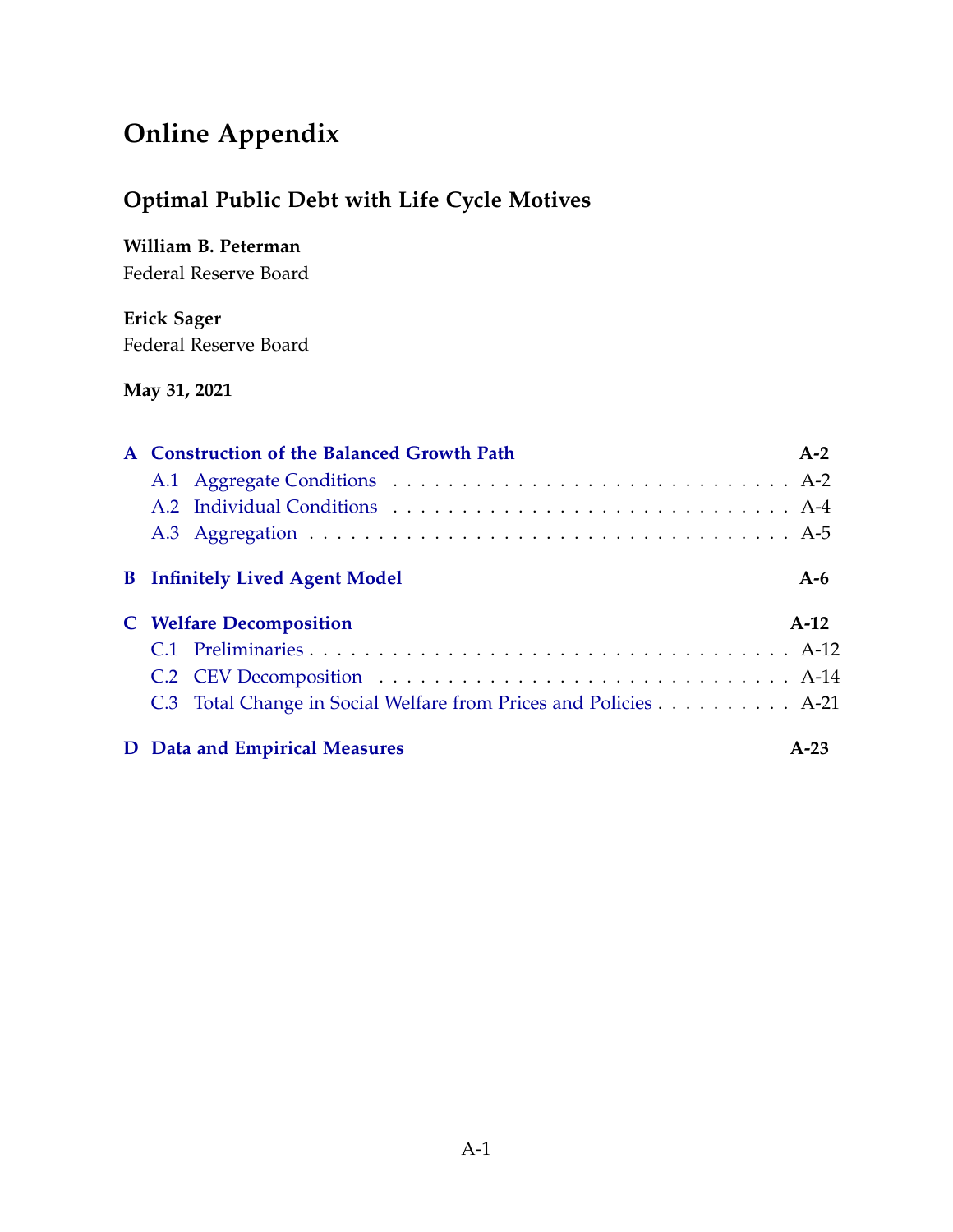## <span id="page-1-0"></span>**A Construction of the Balanced Growth Path**

This appendix provides a formal construction of the Balanced Growth Path for the set of economies described in [Section 2.](#page-0-0) We construct the Balanced Growth Path in multiple parts. In [Appendix A.1,](#page-1-1) we construct the Balanced Growth Path for aggregates. In [Appendix A.2,](#page-3-0) we construct the Balanced Growth Path for individual agents' allocations. Finally, in [Appendix A.3,](#page-4-0) we put these elements together to characterize the balanced growth path for the distribution and the aggregation of households.

#### <span id="page-1-1"></span>**A.1 Aggregate Conditions**

**Balanced Growth Path:** A Balanced Growth Path (BGP) is a sequence

$$
\{C_t, A_t, Y_t, K_t, L_t, B_t, G_t, Tr_t\}_{t=0}^{\infty}
$$

such that (i) for all  $t = 0, 1, \ldots, C_t, A_t, Y_t, K_t, B_t, G_t, Tr_t$  grow at a constant rate  $g_y$ ,

$$
\frac{Y_{t+1}}{Y_t} = \frac{C_{t+1}}{C_t} = \frac{A_{t+1}}{A_t} = \frac{K_{t+1}}{K_t} = \frac{B_{t+1}}{B_t} = \frac{G_{t+1}}{G_t} = \frac{Tr_{t+1}}{Tr_t} = 1 + gy
$$

(ii) per capita variables all grow at the same constant rate  $g_w$ :

$$
\frac{Y_{t+1}/N_{t+1}}{Y_t/N_t} = \frac{C_{t+1}/N_{t+1}}{C_t/N_t} = \frac{A_{t+1}/N_{t+1}}{A_t/N_t} = \frac{K_{t+1}/N_{t+1}}{K_t/N_t} = \frac{B_{t+1}/N_{t+1}}{B_t/N_t} = \frac{G_{t+1}/N_{t+1}}{G_t/N_t} = \frac{Tr_{t+1}/N_{t+1}}{Tr_t/N_t} = 1 + g_w
$$

and (iii) effective labor per capita is constant:

$$
\frac{L_{t+1}}{N_{t+1}} = \frac{L_t}{N_t} = \frac{L_0}{N_0}
$$

Denote time 0 variables without a time subscript, for example  $L \equiv L_0$ .

**Growth Rates:** Let all growth derive from TFP  $g_z > 0$  and population  $g_n > 0$  growth. Then on a balanced growth path we assume:

$$
Z_t = (1 + g_z)^t Z
$$

$$
N_t = (1 + g_n)^t N
$$

where *Z* and *N* are steady state values. Then, from part (iii) of the definition, growth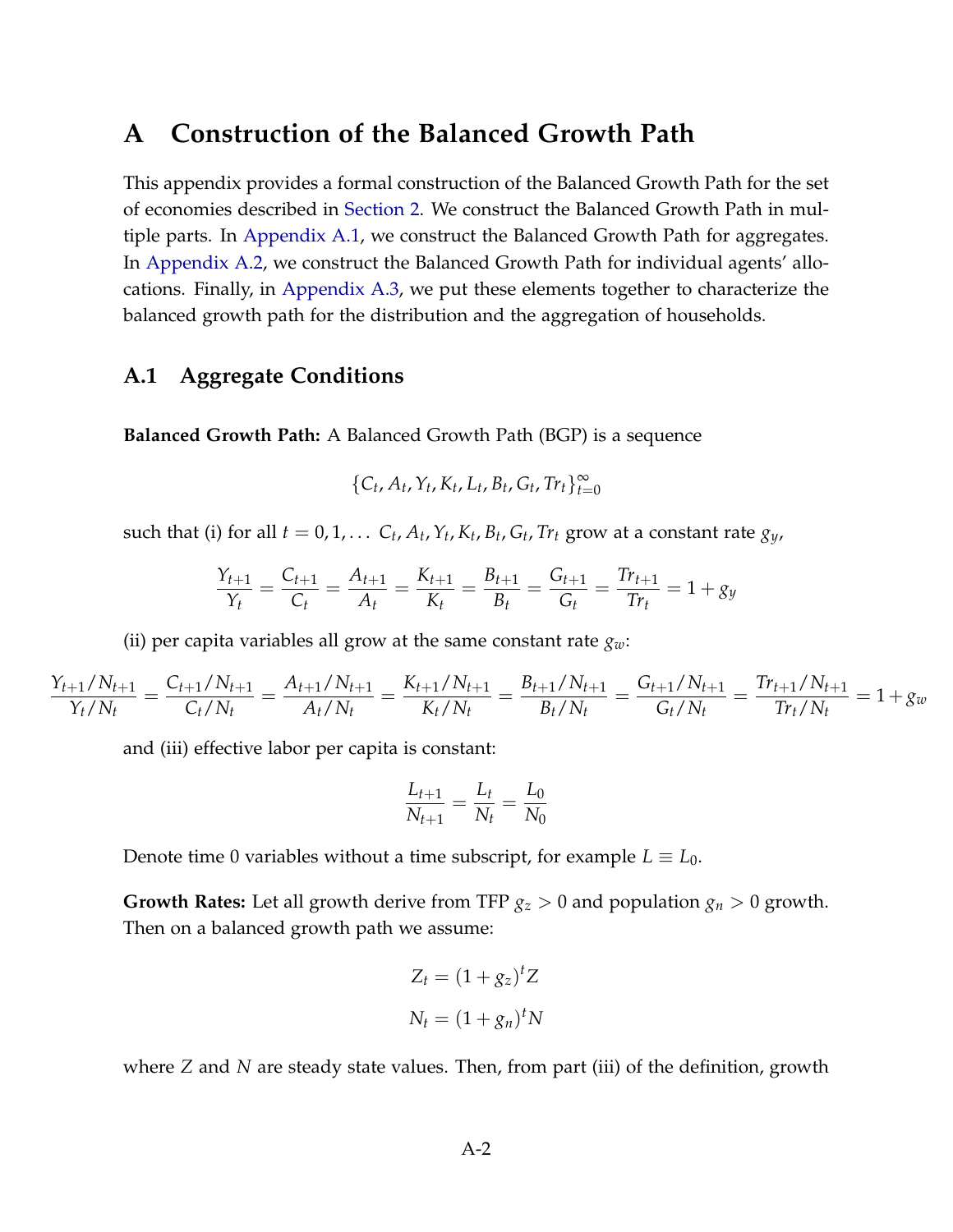in labor is:

$$
\frac{L_{t+1}}{L_t} = \frac{L_{t+1}/N_{t+1}}{L_t/((1+g_n)N_t)} = 1+g_n
$$

In steady state  $Y = ZK^{\alpha}L^{1-\alpha}$ . Let output growth be given by  $g_y > 0$ . Therefore the production function gives:

$$
Y_t = Z_t K_t^{\alpha} L_t^{1-\alpha} \implies (1+g_y) = (1+g_z)^{\frac{1}{1-\alpha}} (1+g_n)
$$

Lastly, from parts (*ii*) and (*iii*) of the Balanced Growth Path definition, we can solve for the growth of per capita variables:

$$
\frac{Y_{t+1}/N_{t+1}}{Y_t/N_t} = \frac{Z_{t+1}}{Z_t} \left(\frac{K_{t+1}/N_{t+1}}{K_t/N_t}\right)^{\alpha} \left(\frac{L_{t+1}/N_{t+1}}{L_t/N_t}\right)^{1-\alpha} \implies (1+g_w) = (1+g_z)^{\frac{1}{1-\alpha}}
$$

**Prices:** From Euler's theorem we know:

$$
Y_t = \alpha Y_t + (1 - \alpha)Y_t = (r_t + \delta)K_t + w_t L_t
$$

Accordingly, the wage and interest rate depend on the capital-labor ratio. Growth in the capital-labor ratio is:

$$
\frac{K_{t+1}/L_{t+1}}{K_t/L_t} = (1+g_z)^{\frac{1}{1-\alpha}} = 1+g_w
$$

Therefore, the growth rate for the wage is:

$$
\frac{w_{t+1}}{w_t} = \frac{Z_{t+1}}{Z_t} \cdot \left(\frac{K_{t+1}/L_{t+1}}{K_t/L_t}\right)^{\alpha} = 1 + g_w
$$

and the growth rate for the interest rate is:

$$
\frac{r_{t+1} + \delta}{r_t + \delta} = \frac{Z_{t+1}}{Z_t} \cdot \left(\frac{K_{t+1}/L_{t+1}}{K_t/L_t}\right)^{\alpha - 1} = 1
$$

Therefore wages grow while interest rates do not.

**Equilibrium Conditions:** The detrended *asset market clearing condition* is:

$$
K_t = A_t + B_t \implies K = A + B
$$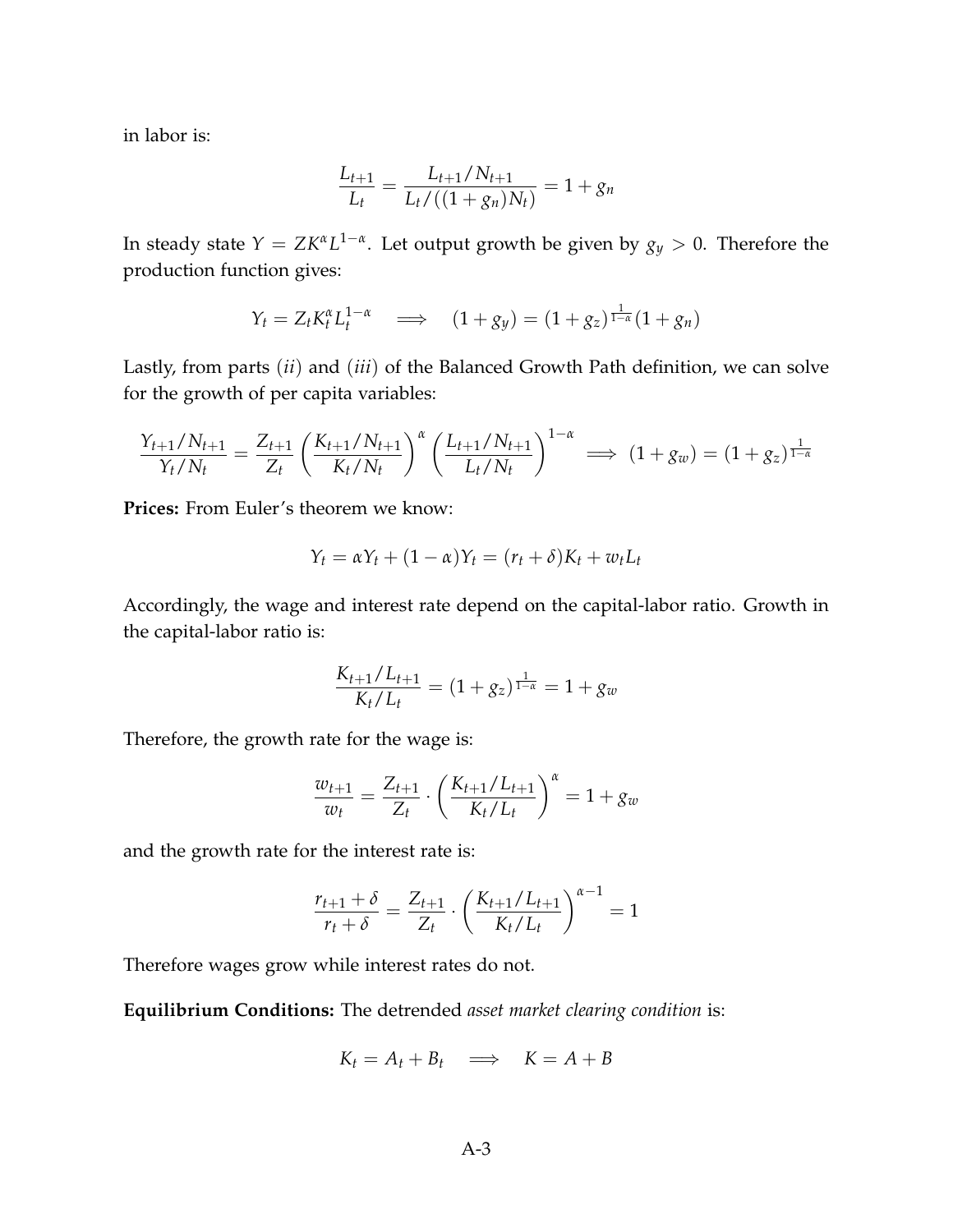The detrended *resource constraint* is:

$$
C_t + K_{t+1} + G_t + Tr_t = Y_t + (1 - \delta)K_t \implies C + (g_y + \delta)K + G + Tr = Y
$$

and the detrended *government budget constraint* is:

$$
G_t + Tr_t + B_{t+1} - B_t = R_t + rB_t \implies G + Tr = R + (r - g_y)B
$$

#### <span id="page-3-0"></span>**A.2 Individual Conditions**

**Preferences:** We assume that labor disutility and utility over bequests have a timedependent component. Specifically, we assume labor disutility grows at the same rate as the utility over consumption, such that  $v_{t+1}(h,d) = (1 + g_w)^{1-\sigma} v_t(h,d)$ . Therefore, total utility over consumption, hours and retirement status is:

$$
u(c_t)-v_t(h_t,d_t)=\left[(1+g_w)^{1-\sigma}\right]^t(u(c)-v(h,d)).
$$

Similarly, assume that the non-homothetic component of the utility over bequests grows at the same rate as the utility over consumption, such that

$$
\phi(a_{t+1}) = \left[ (1 + g_w)^{1-\sigma} \right]^{t+1} \phi(a') .
$$

**Bequests:** Because bequest inflows *bj*(*κ*) are generated from the households' savings from the previous period, bequests grow at the same rate as savings.

**Social Security:** In order for the AIME to grow at the same rate as the wage, we assume a cost of living adjustment (COLA) on Social Security taxes and payments. For social security taxes, the cap on eligible income grows at the rate of wage growth,  $\bar{m}_t = (1 + g_w)^t \bar{m}$ . Furthermore, base payment bend points  $b_{i,t}^{ss} = (1 + g_w)^t b_i^{ss}$  $i$ <sup>ss</sup> and base payment values  $\tau_{r,i,t} = (1 + g_w)^t \tau_{r,i}$  for  $i = 1,2,3$ .

**Medical Expenses and Policy:** We assume that medical expenses are indexed to wage growth and so  $\mu_t = (1 + g_w)^t \mu$  at all ages. We also assume that the consumption floor achieved by medical transfers, *ct* , also receives a COLA so that it grows at the ¯ same rate as the wage and therefore  $c_t = (1 + g_w)^t c$ . By construction, this implies that individuals' medical transfers also grow at the same rate as the wage,  $Tr_t$  =  $(1 + g_w)^t$ *Tr*.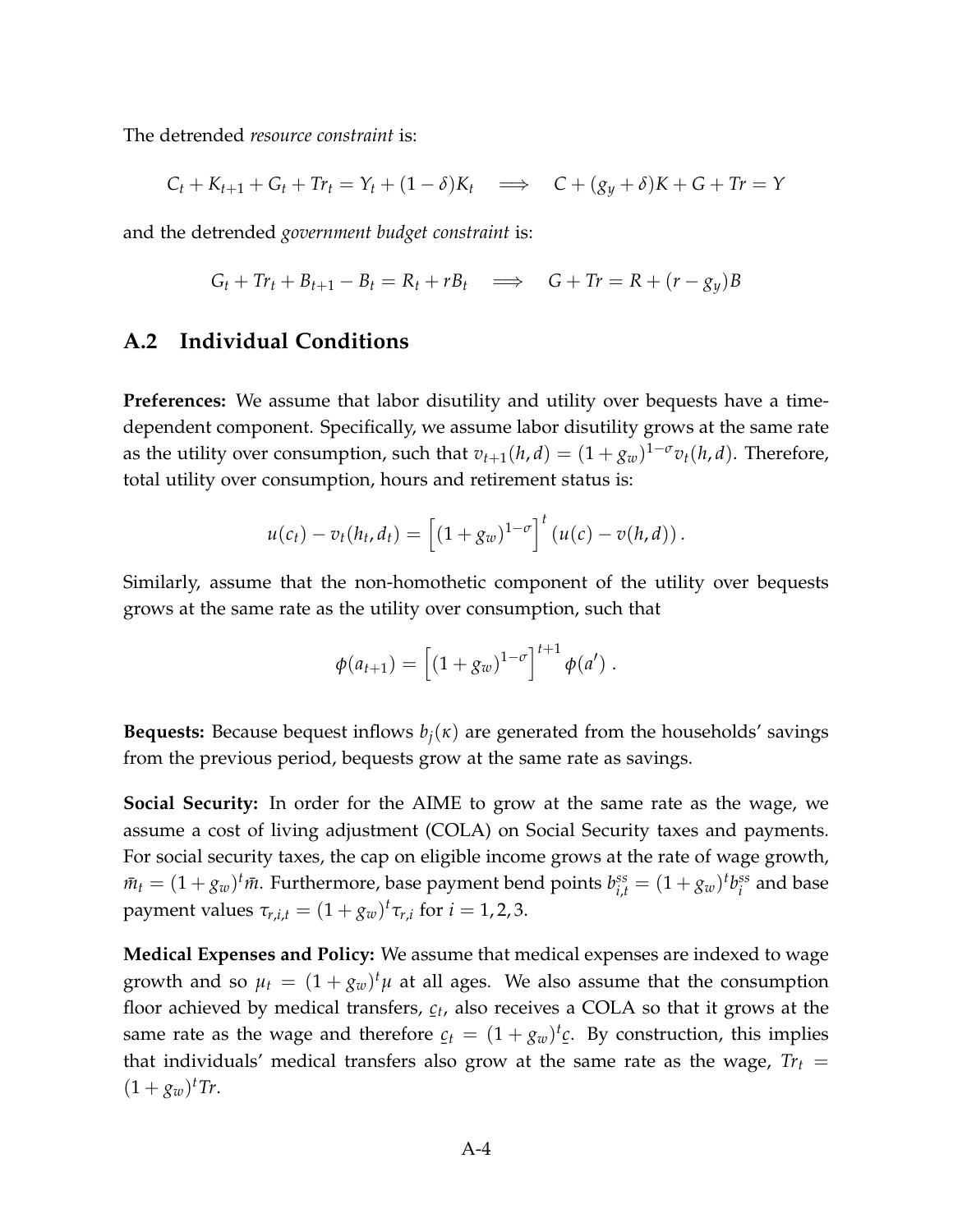**Tax Function:** On a Balanced Growth Path,  $(c_t, a_t)$  $(t_{t+1}, a_t)$  and  $\tilde{y}_t$  must all grow at the same rate as the wage. Furthermore, the tax function must grow at the same rate as the wage. Recalling the tax function,  $\Upsilon_t(\tilde{y}_t)$ ,  $\tau_2$  must grow at the same rate as  ${\tilde{y}_t}^{-\tau_1}$  $\frac{1}{t}$ Rewrite as:

$$
Y_t(\tilde{y}_t) = \tau_0 \left( (1 + g_w)^t \tilde{y} - \left( [(1 + g_w)^t]^{-\tau_1} \tilde{y}^{-\tau_1} + [(1 + g_w)^t]^{-\tau_1} \tau_2 \right)^{-\frac{1}{\tau_1}} \right) = (1 + g_w)^t Y(\tilde{y})
$$

**Individual Budget Constraint:** Let the function *T*(*h*, *a*,*ε*, *m*, *d*) contain income taxes, social security taxes or payments, medical expenses or transfers, and bequest inflows that a household faces. A household's time *t* budget constraint is:

$$
c_t + a'_{t+1} \le w_t \varepsilon_t h_t + (1 + r_t) a_t - T_t(h_t, a_t, \varepsilon_t, m_t, d_t)
$$
  

$$
c + (1 + g_w)a' \le w\varepsilon h + (1 + r)a - T(h, a, \varepsilon, m, d)
$$

where  $\{c, a', a, h, w, r, \varepsilon\}$  are stationary variables. Given that the tax function  $Y(\tilde{y})$ grows at rate  $g_w$ , so will the transfer function  $T(h, a, \varepsilon)$  in the infinitely lived agent model. Furthermore, given that the Social Security program  $\{\bar{m}, b_i^{ss}\}$ *i* , *τr*,*i*}, medical system { *c*, *Tr*, *µ*} and bequest inflows {*b*(*κ*)} grow at rate *gw*, so will the transfer  $T(h, a, \varepsilon, m, d)$  function in the life cycle model.

#### <span id="page-4-0"></span>**A.3 Aggregation**

**Distributions:** For *j*-th cohort at time *t*, the measure over (*a*,*ε*, *m*, *d*−1) is given by:

$$
\lambda_{j,t}(a_t, \varepsilon, m_t, d_{-1}) = \lambda_{j,t-1} \left( \frac{a_t}{1 + g_w}, \varepsilon, \frac{m_t}{1 + g_w}, d_{-1} \right) (1 + g_n)
$$
  
=  $\lambda_{j,t-i} \left( \frac{a_t}{(1 + g_w)^i}, \varepsilon, \frac{m_t}{(1 + g_w)^i}, d_{-1} \right) (1 + g_n)^i \quad \forall \ i \le t$   
=  $\lambda_j (a, \varepsilon, m, d_{-1}) N_{t-j+1}.$ 

Therefore,  $\lambda_i$ ( $a$ , $\varepsilon$ ,  $m$ ,  $d$ <sub>-1</sub>) is a stationary distribution over age *j* households that integrates to one.

**Aggregation:** Aggregate consumption in the life cycle model is constructed as follows.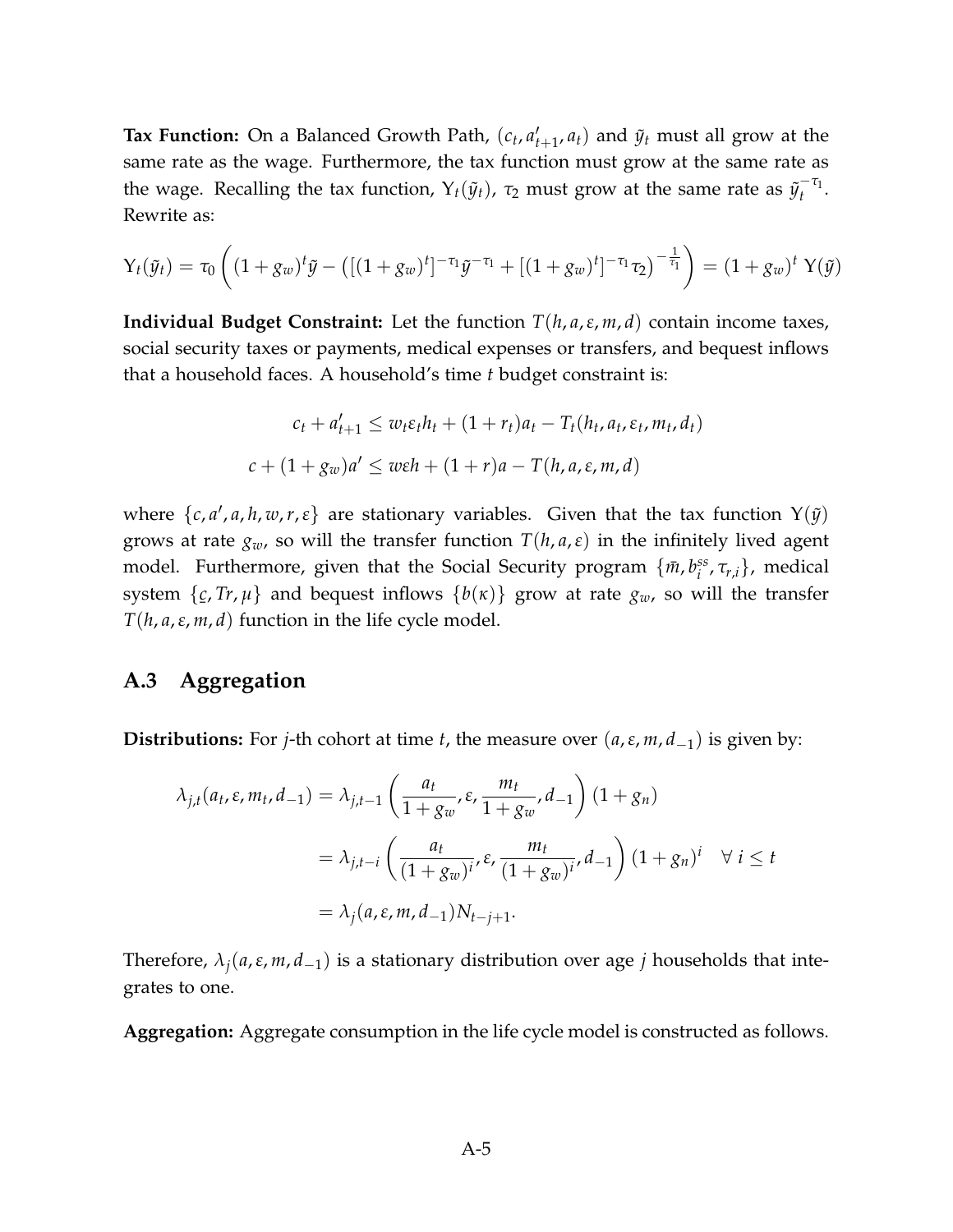Define the relative size of cohorts as  $\omega_1 = 1$  and:

$$
\omega_{j+1} = \frac{N_{t-j}}{N_t} \cdot \prod_{i=1}^j \psi_i = (1+g_n)^{-j} \prod_{i=1}^j \psi_i = \frac{\psi_j \omega_j}{1+g_n} \quad \forall \ j = 1, ..., J-1
$$

Let  $C_{j,t}$  be aggregate consumption per age-*j* household, which is derived from the age-*j* household's allocation:

$$
C_{j,t} = \int (1+g_w)^t c_j(a,\varepsilon,m,d_{-1}) d\lambda_j = (1+g_w)^t \int c_j(a,\varepsilon,m,d_{-1}) d\lambda_j = (1+g_w)^t C_j
$$

where *C<sup>j</sup>* is the stationary aggregate consumption per age-*j* household. Accordingly, aggregate consumption is:

$$
C_t = N_t \Big( C_{1,t} + \psi_1 (1 + g_n)^{-1} C_{2,t} + \dots + \left( \prod_{i=1}^{J-1} \psi_i \right) (1 + g_n)^{-(J-1)} C_{J,t} \Big)
$$
  
=  $(1 + g_w)^t N_t \sum_{j=1}^{J} \omega_j C_j$   
=  $(1 + g_y)^t C$ 

where *C* is the stationary level of aggregate consumption and where we have normalized  $N = 1$ .

We can similarly construct the remaining aggregates {*A*, *K*,*Y*, *B*, *G*} on the balanced growth path. Notably, however, labor per capita does not grow. Aggregate labor per capita is constructed as:

$$
L_t = N_t \sum_{j=1}^J \omega_j L_j \quad \Longrightarrow \quad L = \frac{L_t}{N_t} = \sum_{j=1}^J \omega_j \int d_j(a, \varepsilon, m, d_{-1}) \varepsilon h_j(a, \varepsilon, m, d_{-1}) \mathbf{d} \lambda_j
$$

which is the sum over ages of aggregate labor per age-*j* household.

## <span id="page-5-0"></span>**B Infinitely Lived Agent Model**

In this section, we describe the economic environments for the Infinitely Lived Agent Model from [Section 4.3.](#page-0-0) We then detail any additional calibration procedures the infinitely lived agent model requires relative to the Life Cycle model. In general, we keep as many parameters in common as possible and, where that is not possible,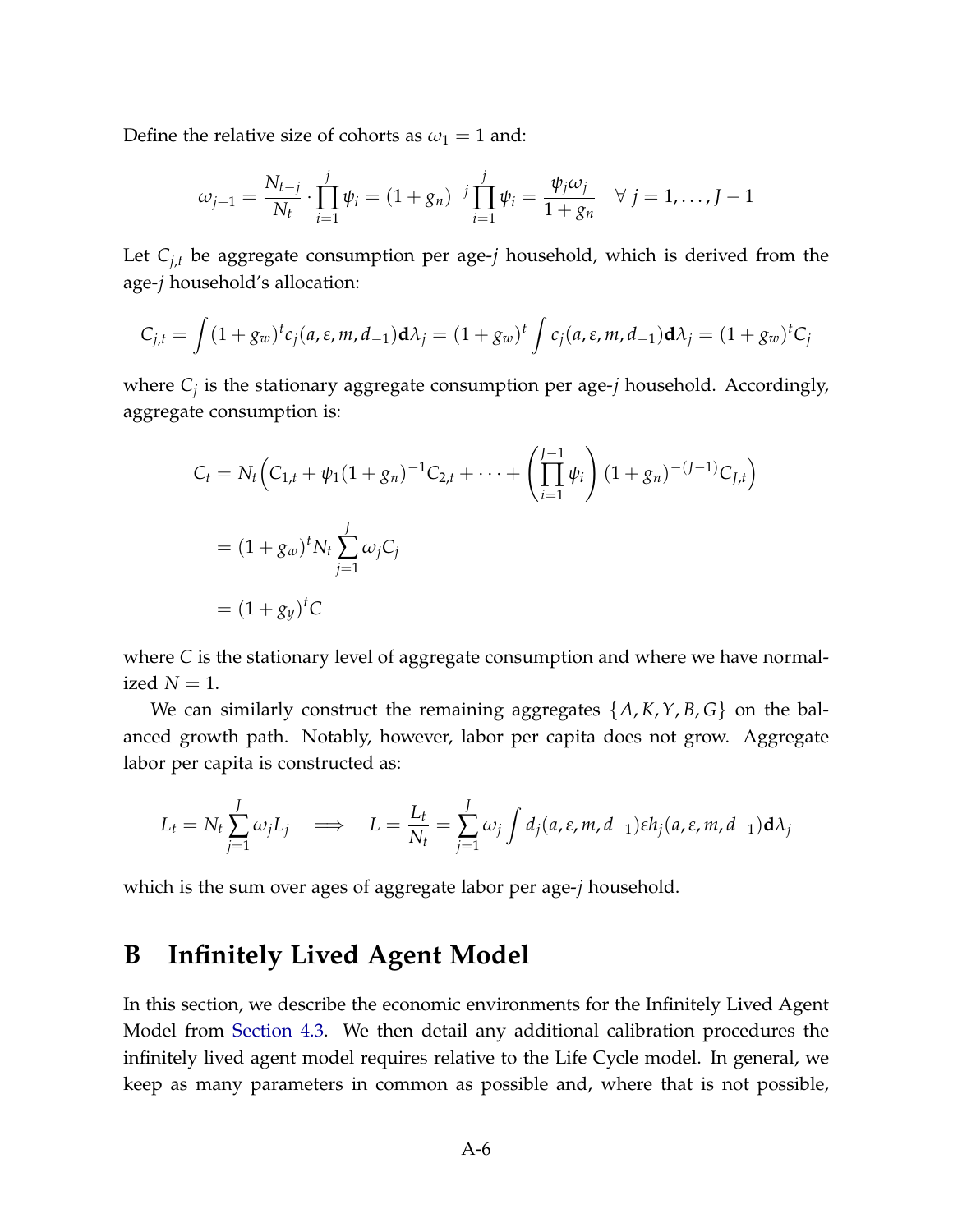allow parameters to vary across the models while matching the same moments.

**Model Overview:** The infinitely lived agent model differs from the life cycle model in three ways. First, agents in the infinitely lived agent model lifetimes are infinite  $(J \to \infty)$  and, therefore, agents neither experience mortality risk  $(\psi_j = 0$  for all  $j \ge 1$ ) nor give bequests  $(b_i(\kappa) = 0$  for all  $\kappa$  and  $j \ge 1$ ). Second, labor productivity no longer has an age-dependent component ( $\theta$ <sup>*j*</sup> =  $\theta$  for all *j*  $\geq$  1). Lastly, there is no retirement  $(J_{ret} \rightarrow \infty$  such that  $d_j = 1$  for all  $j \ge 1$ ), there is no Social Security program ( $\tau_{ss} = 0$ and  $b_{ss}(m) = 0$  for all *x*), and there are no medical expenditures  $(\mu_j(\kappa) = 0$  for all  $\kappa$ and  $j \geq 1$ ).

Accordingly, we study a stationary recursive competitive equilibrium along a balanced growth path in which the initial endowment of wealth and labor productivity shocks no longer affects individual decisions and the distribution over wealth and labor productivity is time invariant.

**Balanced Growth Path:** In order to isolate the effects on optimal policy due to fundamental differences in the life cycle and infinitely lived agent models, and not due to differences in balanced growth path constructs, we want sources of output growth (e.g. TFP and population growth) to be consistent across models. Thus, we incorporate population growth into the infinitely lived agent model. To be consistent with the life cycle model, we construct a balanced growth path in which the infinitely lived agent model's income and wealth distributions grow homothetically. Our representation of this growth concept is consistent with a dynastic model in which population growth arises from agents producing offspring and valuing the utility of their offspring.

To elaborate in more detail, two additional assumptions admit a balanced growth path with population growth. First, agents exogenously reproduce at rate *g<sup>n</sup>* and next period's offspring are identical to each other. Second, the parent values each offspring identically, and furthermore values each offspring as much as they value their self. Formally, if the parent has continuation value  $\beta \mathbb{E}[v(a', \varepsilon')]$ , then the parent values all its offspring with total value of  $g_n\beta\mathbb{E}[v(a',\varepsilon')]$ .

These two assumptions imply two features. First, each offspring is identical to its parent. That is, if the parent's state vector is  $(a', \varepsilon')$  next period, then so is each offspring's state vector. As a result, the value function of each offspring upon birth is  $v(a', \varepsilon')$ . Second, since the parent values each offspring equal to its own continuation value, it is optimal for the parent to save save  $(1 + g_n)a'$  in total. The portion  $g_n a'$  is transfered to offspring, and the portion  $a'$  is kept for next period.

On the balanced growth path of the Infinitely Lived Agent Model, the stationary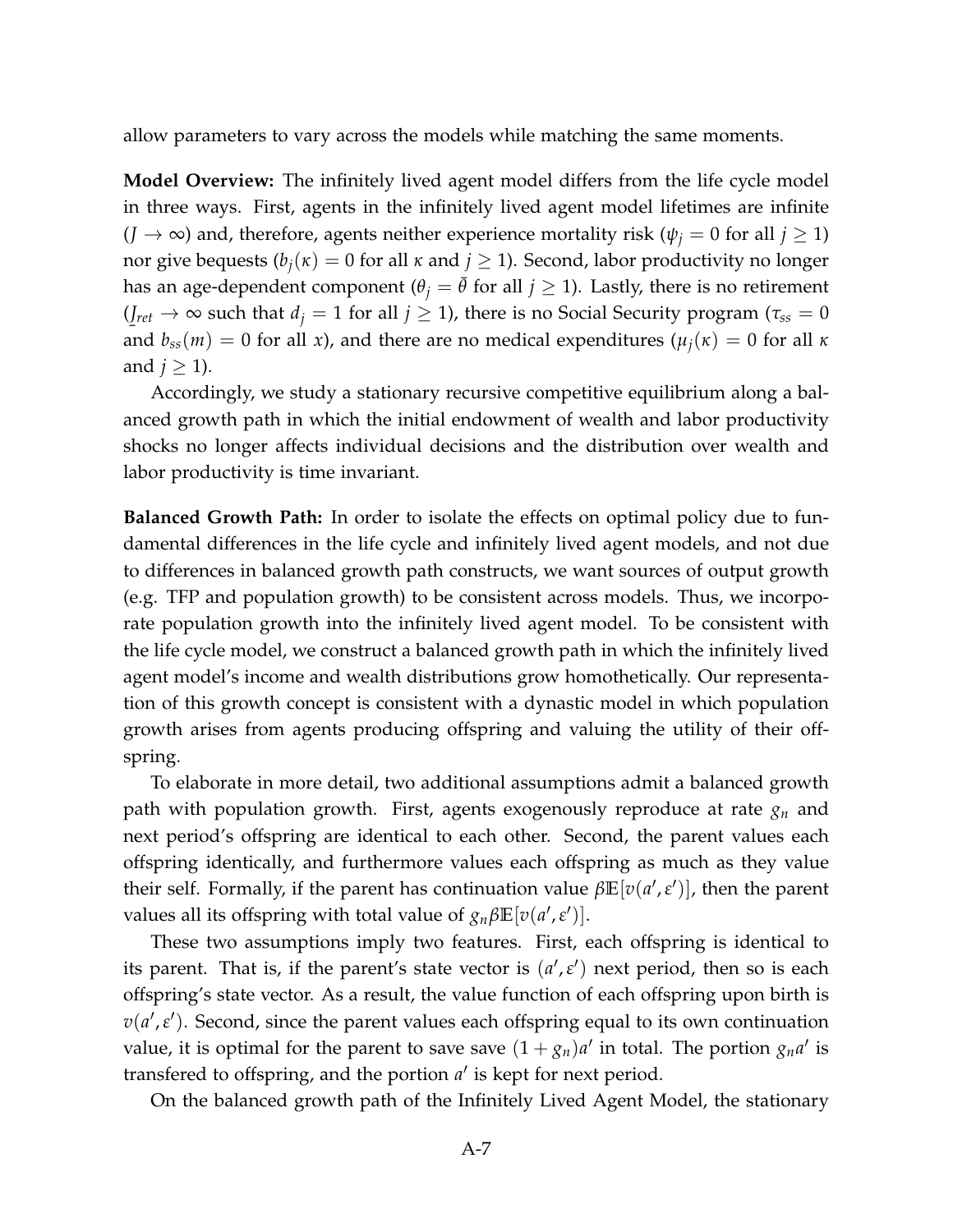dynamic program is:

$$
v(a,\varepsilon) = \max_{c,a',h} [u(c) - v(h)] + [\beta(1+g_w)^{1-\sigma}](1+g_n) \sum_{\varepsilon'} \pi(\varepsilon'|\varepsilon) v(a',\varepsilon')
$$
  
s.t. 
$$
c + (1+g_n)(1+g_w)a' \leq w\varepsilon(\varepsilon)h + (1+r)a - Y(y(h,a,\varepsilon))
$$

where  $a' \geq$  $\underline{a}$  and  $y(h, a, \varepsilon) \equiv w e(\varepsilon) h + ra$ . The distribution evolves according to:

$$
\lambda_{t+1}(a_{t+1}, \varepsilon_{t+1}) = \sum_{\varepsilon_t} \pi(\varepsilon_{t+1}|\varepsilon_t) \int_A \mathbb{1}\left[a'_{t+1}(a_t, \varepsilon_t) = a_{t+1}\right] \lambda_t(a_t, \varepsilon_t) da_t
$$

The stationary distribution  $\lambda(a,\varepsilon)$  has measure 1 over  $A \times \mathcal{E}$  but the mass of agents grows at rate *gn*:

$$
\lambda_t(a_t, \varepsilon) = \lambda_{t-1} \left( \frac{a_t}{1 + g_w}, \varepsilon \right) (1 + g_n)
$$
  
= 
$$
\lambda_{t-s} \left( \frac{a_t}{(1 + g_w)^s}, \varepsilon \right) (1 + g_n)^s \quad \forall s \le t
$$
  
= 
$$
\lambda(a, \varepsilon) N_t
$$

To construct aggregate consumption, wealth, savings and labor, multiply individual allocations by the size of the population (*Nt*) and sum using the stationary distribution *λ*. For example, aggregate consumption is:

$$
C_t = N_t \int (1 + g_w)^t c(a, \varepsilon) d\lambda = (1 + g)^t \int c(a, \varepsilon) d\lambda = (1 + g)^t C
$$

We can similarly construct the remaining aggregates {*A*, *K*,*Y*, *B*, *G*} on the balanced growth path. Notably, however, aggregate labor per capita does not grow:

$$
\frac{L_t}{N_t} = \int \varepsilon h(a, \varepsilon) d\lambda
$$

where again  $N_0 = 1$  by normalization.

**Definition (Equilibrium):** Given a government policy (G, B, B', R), a *stationary recursive competitive equilibrium* is (i) an allocation for consumers described by policy functions  $(c, a', h)$  and consumer value function  $V$ , (ii) an allocation for the representative firm  $(K, L)$ , (iii) prices  $(w, r)$ , and  $(v)$  a distribution over agents' state vector  $\lambda$ that satisfy: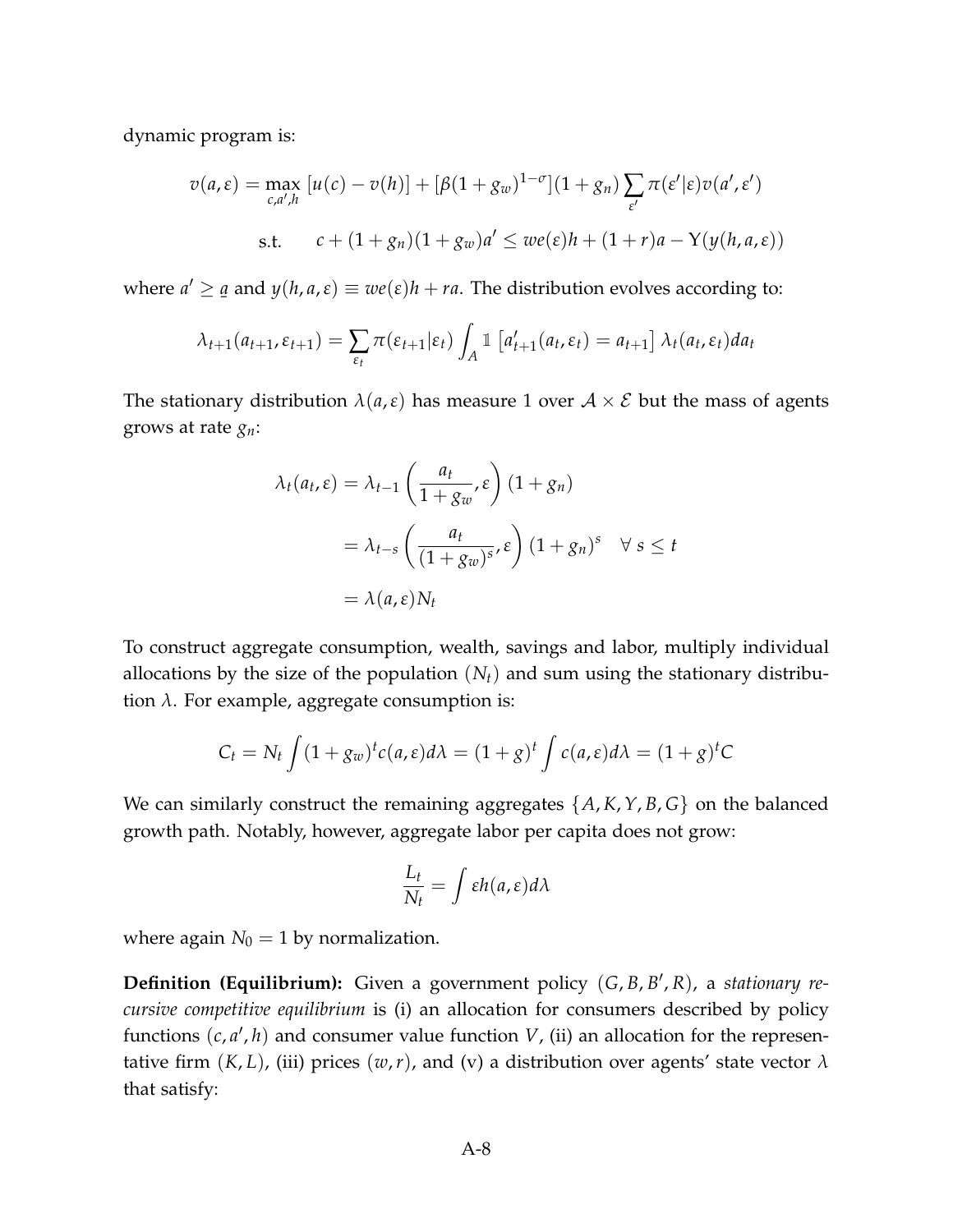(a) Given prices and policies,  $V(a, \varepsilon)$  solves the following Bellman equation:

$$
V(a,\varepsilon) = \max_{c,a',h} [u(c) - v(h)] + \beta(1 + g_w)^{1-\sigma}(1 + g_n) \sum_{\varepsilon'} \pi(\varepsilon'|\varepsilon) V(a',\varepsilon')
$$
(B1)  
s.t.  $c + (1 + g_w)(1 + g_n)a' \leq w\varepsilon(\varepsilon)h + (1 + r)a - Y(y(h,a,\varepsilon))$   
 $a' \geq \underline{a}$ 

with associated policy functions  $c(a, \varepsilon)$ ,  $a'(a, \varepsilon)$  and  $h(a, \varepsilon)$ .

- (b) Given prices  $(w, r)$ , the representative firm's allocation minimizes cost.
- (c) Government policies satisfy budget balance:

$$
G + (1 + g_y)B' - B = rB + R
$$

where aggregate income tax revenue is given by:

$$
R \equiv \int Y(y(h(a,\varepsilon),a,\varepsilon)) \, d\lambda(a,\varepsilon) \tag{B2}
$$

(d) Given policies and allocations, prices clear asset and labor markets:

$$
K - B = \int a \, \mathbf{d}\lambda(a, \varepsilon) \tag{B3}
$$

$$
L = \int e(\varepsilon)h(a,\varepsilon) \, d\lambda(a,\varepsilon) \tag{B4}
$$

and the allocation satisfies the resource constraint (guaranteed by Walras' Law):

$$
\int c(a,\varepsilon)\mathbf{d}\lambda(a,\varepsilon) + (1+g_y)K' + G = ZF(K,L) + (1-\delta)K
$$
 (B5)

(e) Given consumer policy functions, the distribution over wealth and productivity shocks is given recursively from the law of motion  $T^*$  :  $M \to M$  such that  $T^*$  is given by:

$$
\lambda'(\mathcal{A}\times\mathcal{E})=\int_{A\times E}Q_j((a,\varepsilon),\mathcal{A}\times\mathcal{E})\,\mathrm{d}\lambda
$$

where  $S \equiv A \times E \subset S$ , and  $Q : S \times B(S) \rightarrow [0,1]$  is a transition function on  $({\bf S}, {\cal B}({\bf S}))$  that gives the probability that an agent with current state  ${\bf s} \equiv (a, \varepsilon)$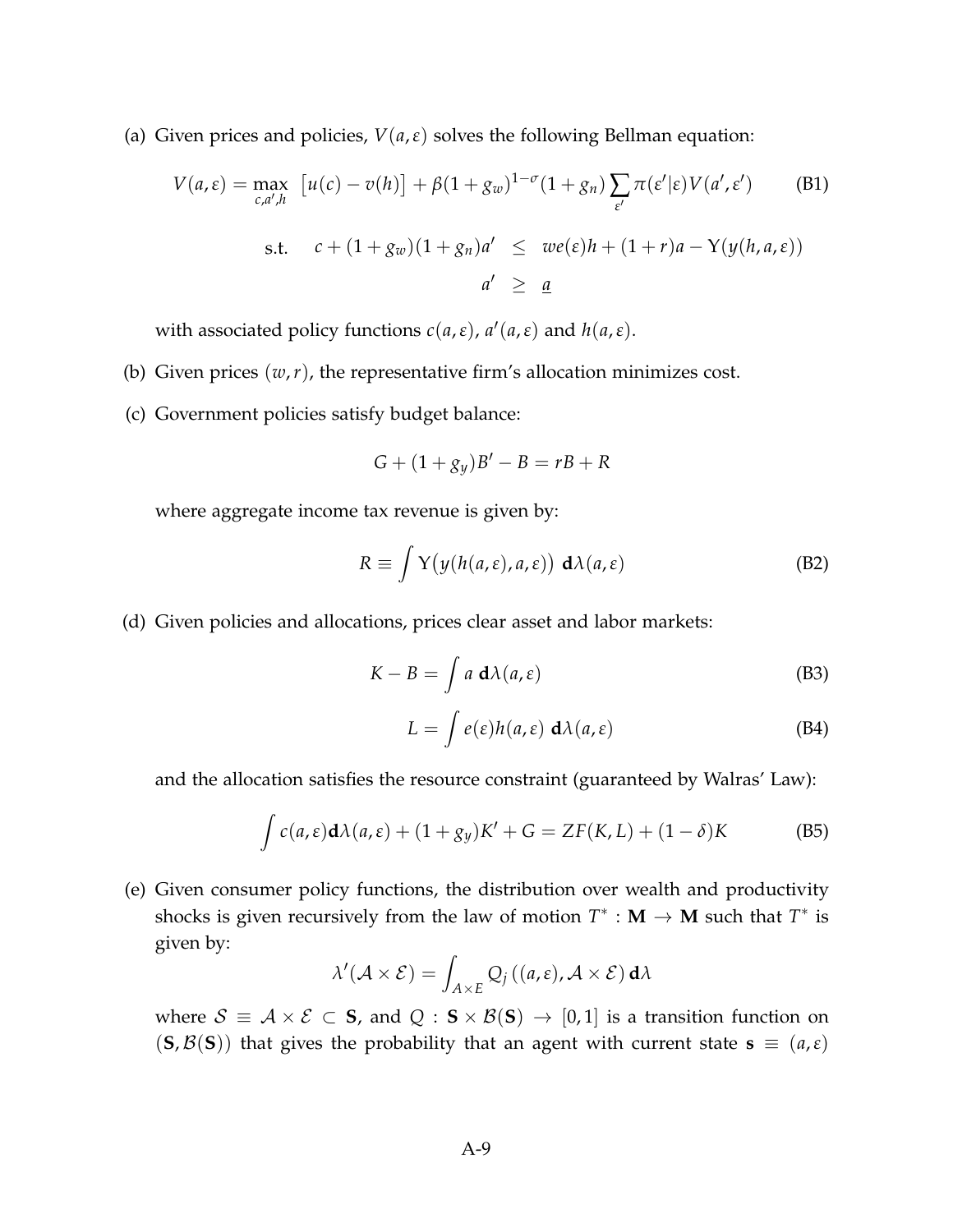| Moments                    | Data     | Model    |
|----------------------------|----------|----------|
| Capital-to-Output Ratio    | 2.900    | 2.903    |
| <b>Hours Worked</b>        | 0.205    | 0.206    |
| Top 40% Wealth Share       | 0.946    | 0.946    |
| Borrowers' Debt-to-Wealth  | $-0.048$ | $-0.048$ |
| Top 20% Labor Income Share | 0.635    | 0.636    |

<span id="page-9-0"></span>Table A1: Target Moments, Data and Infinitely Lived Agent Model

transits to the set  $S \subset S$  in the next period. The transition function is given by:

$$
Q((a,\varepsilon),\mathcal{S}) = \left\{ \begin{array}{cl} \pi(\mathcal{E}|\varepsilon) & \text{if } a'(\mathbf{s}) \in \mathcal{A}, \\ 0 & \text{otherwise} \end{array} \right\}
$$

(f) Aggregate capital, governmental debt, prices and the distribution over consumers are stationary, such that  $K' = K$ ,  $B' = B$ ,  $w' = w$ ,  $r' = r$ , and  $\lambda' = \lambda$ .

**Calibration:** The infinitely lived agent model does not have an age-dependent wage profile. For comparability across models, we replace the age-dependent wage profile with the population-weighted average of  $\theta_j$ 's, such that  $\bar{\theta} = \sum_{j=1}^{\bar{J}_{ret}}$  $\bar{J}^{\rm ret}_{j=1}(\omega_j/\sum_{j=1}^{\bar J_{\rm ret}}\omega_j)\theta_j \approx$ 2.47.[36](#page-0-0)

With respect to preferences, in the absence of a retirement decision or a bequest motive, we set  $\chi_2 = \chi_a = \chi_b = 0$ . Furthermore, the infinitely lived agent model does not have age-variation in household size.

For labor productivity shocks, we set the probability of realizing the superstar shock at 1.8%, the persistence of the superstar shock at 95% and the value of the shock at 12.55. This calibration implies, that for both the life cycle and infinitely lived agent models, the value of the superstar shock so that the bottom 60% of the population holds 5.4% of total wealth or, equivalently, the top 40% of the population holds 94.6% of total wealth.

<sup>&</sup>lt;sup>36</sup>When calibrating the stochastic process for idiosyncratic productivity shocks, we use the same process in the both the life cycle and infinitely lived agent models. Using the same underlying process will imply that cross-sectional wealth inequality will be different across the two models. One reason is that the life cycle model will have additional cross-sectional inequality due to the humped shaped savings profiles, which induces the accumulation, stationary, and deaccumulation phases. We view these difference in inequality as a fundamental difference between the two models and, therefore, choose not to specially alter the infinitely lived agent model to match a higher level of cross-sectional inequality.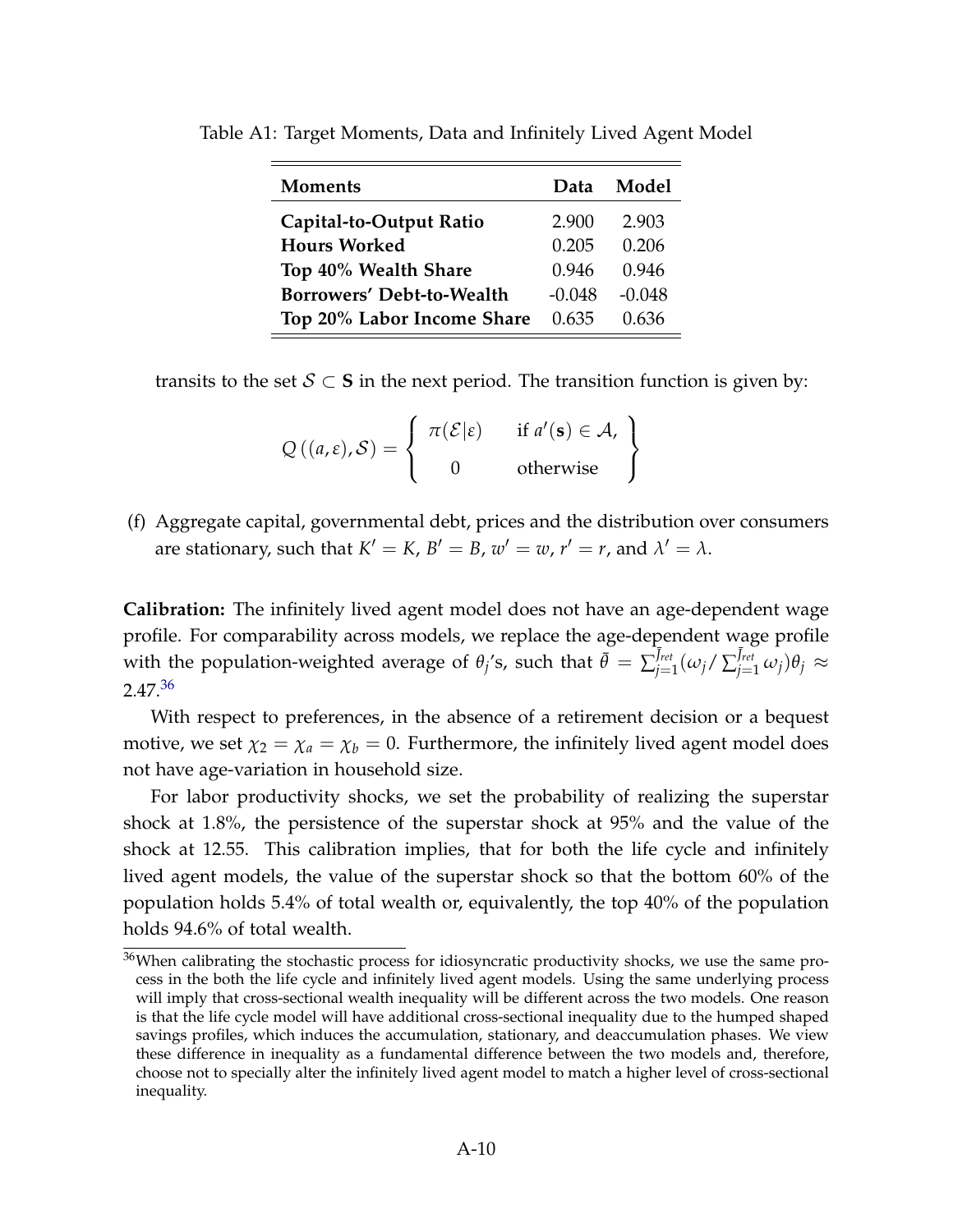<span id="page-10-0"></span>

|                              | <b>Baseline</b> | Counterfactual % Difference |           |
|------------------------------|-----------------|-----------------------------|-----------|
| <b>Public Savings/Output</b> | $-0.67$         | 1.68                        | 235%      |
| <b>Interest Rate</b>         | 4.1%            | 1.1%                        | $-2.9\%$  |
| Wage                         | 1.17            | 1.36                        | 16.3%     |
| Income Tax, $\tau_0$         | 25.8%           | 29.7%                       | 3.9%      |
| Consumption                  | 1.86            | 1.84                        | $-1.1\%$  |
| <b>Hours</b>                 | 0.206           | 0.215                       | 4.5%      |
| <b>Private Savings</b>       | 12.1            | 8.7                         | $-28.2%$  |
| Pre-Tax Total Income         | 2.66            | 2.67                        | $0.3\%$   |
| Output                       | 3.38            | 4.03                        | 19.2%     |
| <b>Productive Capital</b>    | 9.81            | 15.45                       | $57.4\%$  |
| Labor                        | 1.86            | 1.89                        | 1.9%      |
| <b>Standard Deviations</b>   |                 |                             |           |
| <b>PV Asset Income</b>       | 8.0             | 1.8                         | $-77.6\%$ |
| <b>PV Labor Income</b>       | 25.2            | 30.0                        | 18.9%     |
| <b>PV Total Income</b>       | 31.8            | 31.6                        | $-0.8\%$  |

Table A2: Infinitely Lived Agent Model, Aggregates and Prices

Lastly, we recalibrate the parameters  $(\beta, \chi_1)$  to the same targets as in the life cycle model and choose  $\tau_2$  to balance the government's budget, obtaining  $\beta = 0.929$ ,  $\chi_1$  = 62.1 and  $\tau_2$  = 2.2. Since the infinitely lived agent model does not contain a retirement decision, we use average total hours worked instead of calibrating the model to average hours worked before the normal retirement age. Remaining parameters are held constant across the two models.<sup>[37](#page-0-0)</sup>

[Table A1](#page-9-0) shows that the infinitely lived agent model fits the set of targeted moments closely. [Table A2](#page-10-0) provides the model's baseline and optimal equilibrium outcomes.

<sup>&</sup>lt;sup>37</sup>We choose total factor productivity to be  $Z = 1$ , which implies that the baseline level of the wage is equal across the infinitely lived agent model and the life cycle model. Alternatively, we could have chosen *Z* to equalize output across models but allow for a different wage. We found that under this alternative calibration that the optimal public savings policy was very similar, 27 percent of output instead of 36 percent of output.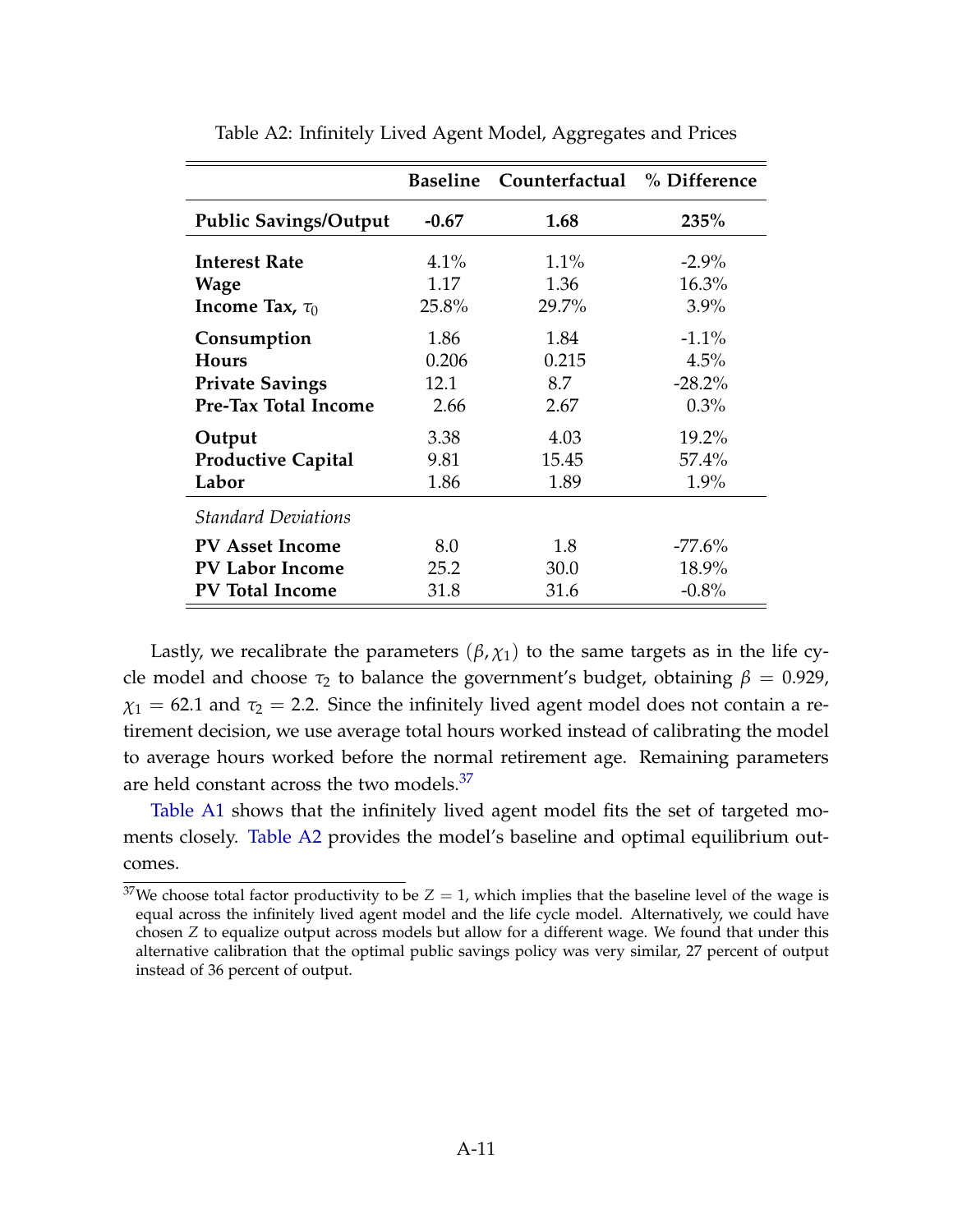## <span id="page-11-0"></span>**C Welfare Decomposition**

This appendix constructs the welfare decomposition in [Section 4.1](#page-0-0) of the main text:

$$
(1 + \Delta_{CEV}) = (1 + \Delta_{level})(1 + \Delta_{age})(1 + \Delta_{distr}).
$$

To construct these three components (the levels effect, the age effect and the distribution effect), we must construct a composite of consumption, hours, retirement and bequest effects, as follows:

$$
(1 + \Delta_{level}) \equiv (1 + \Delta_{C_{level}}) \cdot (1 + \Delta_{H_{level}}) \cdot (1 + \Delta_{R_{level}}) \cdot (1 + \Delta_{B_{level}})
$$
  
\n
$$
(1 + \Delta_{age}) \equiv (1 + \Delta_{C_{age}}) \cdot (1 + \Delta_{H_{age}}) \cdot (1 + \Delta_{R_{age}}) \cdot (1 + \Delta_{B_{age}})
$$
  
\n
$$
(1 + \Delta_{distr}) \equiv (1 + \Delta_{C_{distr}}) \cdot (1 + \Delta_{H_{distr}}) \cdot (1 + \Delta_{R_{distr}}) \cdot (1 + \Delta_{B_{distr}})
$$

These terms are explicitly defined in [equation \(C1\)](#page-13-1) through [equation \(C13\)](#page-20-1) below.

In the remainder of the section, first we define notation and construct the CEV in the context of the model in [Appendix C.1.](#page-11-1) Then, in order to construct the level, age and distribution effects, we define and decompose the consumption, hours and bequest welfare effects in [Appendix C.2.](#page-13-0) Finally, in [Appendix C.3,](#page-20-0) we formally describe the partial equilibrium decomposition of the CEVs.

#### <span id="page-11-1"></span>**C.1 Preliminaries**

**Social Welfare Function:** Consider two economies,  $i \in \{1,2\}$ . Define ex ante welfare in economy  $i \in \{1,2\}$  derived from consumption, hours, retirement and bequest allocations {*c i*  $j^i_j(\mathbf{s})$ ,  $h^i_j$ *j* (**s**), *d i*  $a^i_j(\mathbf{s})$ ,  $a^i_{j+1}(\mathbf{s})\}^J_j$ *j*=1 over states **s** ≡ (*a*,*ε*, *m*, *d*−1) distributed with *λ i*  $j^i_j(\mathbf{s})$  as:

$$
S^i = U(c^i) - V(h^i, d^i) + V^b(a^i)
$$

where for notational compactness we define,

$$
V(h^i, d^i) \equiv V^h(h^i) + V^d(d^i)
$$

and where the ex ante utility over allocations is given by,

$$
U(c^i) \equiv \int \mathbb{E}_0 \left[ \sum_{j=1}^J \beta^{j-1} \left( \prod_{i=1}^{j-1} \psi_i \right) u\left(c^i_j\right) \right] d\lambda_1^i
$$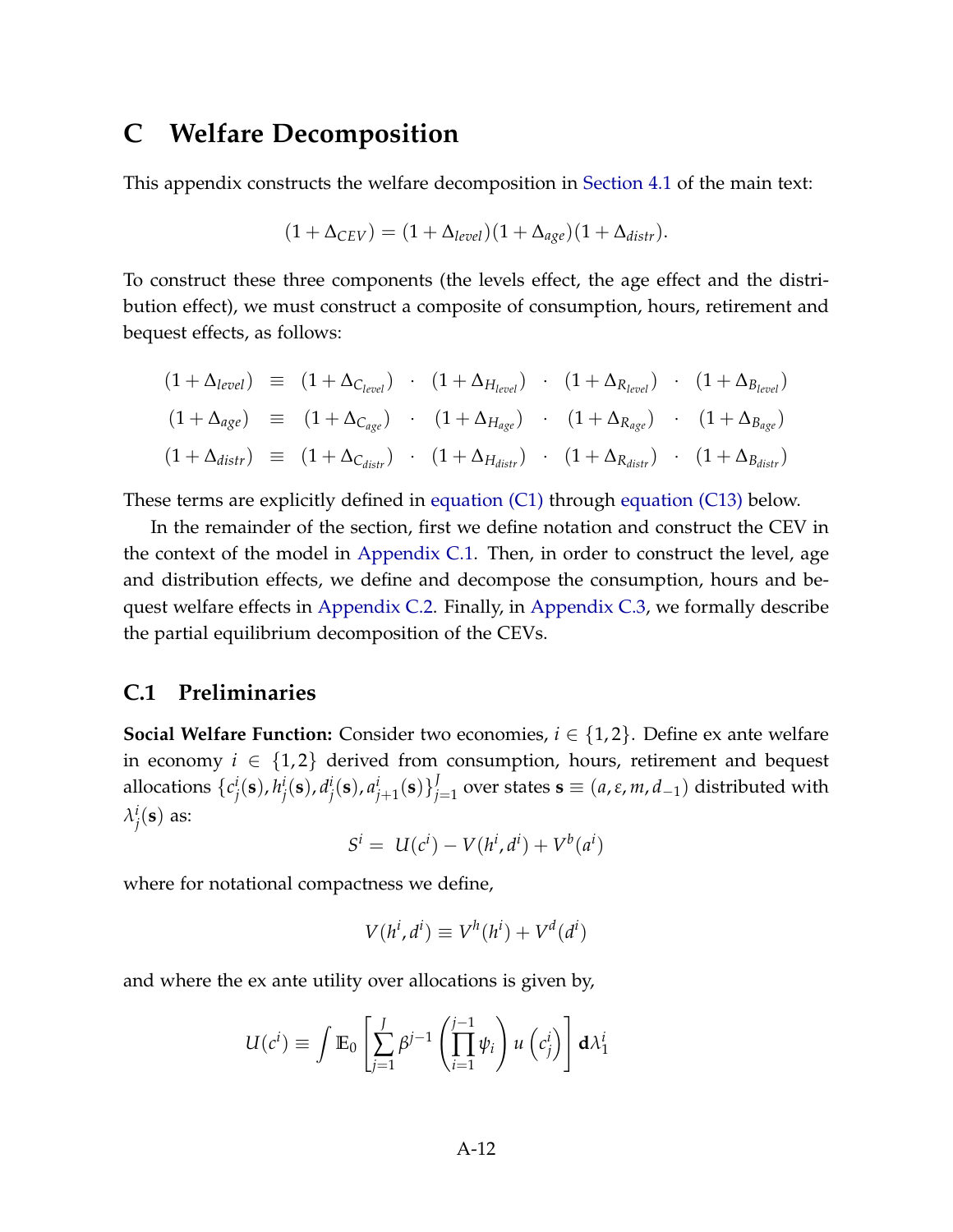$$
V^{h}(h^{i}) \equiv \int \mathbb{E}_{0} \left[ \sum_{j=1}^{J} \beta^{j-1} \left( \prod_{i=1}^{j-1} \psi_{i} \right) v \left( h_{j}^{i} \right) \right] d\lambda_{1}^{i}
$$
  

$$
V^{d}(d^{i}) \equiv \int \mathbb{E}_{0} \left[ \sum_{j=1}^{J} \beta^{j-1} \left( \prod_{i=1}^{j-1} \psi_{i} \right) \chi_{2} d_{j}^{i} \right] d\lambda_{1}^{i}
$$
  

$$
V^{b}(a^{i}) \equiv \int \mathbb{E}_{0} \left[ \sum_{j=1}^{J} \beta^{j-1} \left( \prod_{i=1}^{j-1} \psi_{i} \right) \beta(1 - \psi_{j}) \phi \left( a_{j+1}^{i} \right) \right] d\lambda_{1}^{i}.
$$

**Aggregations:** For consumption, hours, retirement decisions and bequests (assets) we define aggregates for the total population and for each age-cohort. Aggregate consumption in economy *i* is computed as

$$
C^i = \sum_{j=1}^J \omega_j \int_{\mathbf{S}} c_j^i(\mathbf{s}) \mathbf{d} \lambda_j^i(\mathbf{s}),
$$

while the total consumption for agents of age *j* that inhabit economy *i* is computed as

$$
C_j^i = \int_{\mathbf{S}} c_j^i(\mathbf{s}) \mathbf{d} \lambda_j^i(\mathbf{s}).
$$

We similarly define aggregate hours, retirement and asset bequests,  $(H^i, I^i, A^i)$ , as well as total hours, retirement and asset bequests by age,  $\{H^i_{j^\prime}\}_{j^\prime}^I$  $^{i}_{j}$ ,  $A^{i}_{j+1}$  }<sup>*J*</sup><sub>*j*</sub> *j*=1 .

Furthermore, we compute the ex ante utility of consumption from an allocation that consists of consuming *C i* in each period of life,

$$
U(C^i) \equiv \int \mathbb{E}_0 \left[ \sum_{j=1}^J \beta^{j-1} \left( \prod_{i=1}^{j-1} \psi_i \right) u\left(C^i\right) \right] d\lambda_1^i.
$$

and we compute the ex ante utility of consumption from an allocation in economy *i* that consists of consuming the age-cohort aggregates at each age, {*C i j* } *J j*=1 ,

$$
U(C_j^i) \equiv \int \mathbb{E}_0 \left[ \sum_{j=1}^J \beta^{j-1} \left( \prod_{i=1}^{j-1} \psi_i \right) u\left(C_j^i\right) \right] d\lambda_1^i.
$$

We similarly compute the utility from consuming aggregates of hours, retirement decisions and asset bequests, denoted by  $V^h(H^i)$ ,  $V^d(I^i)$  and  $V^b(A^i)$  respectively. Finally, we similarly compute the utility from consuming aggregates of hours, retire-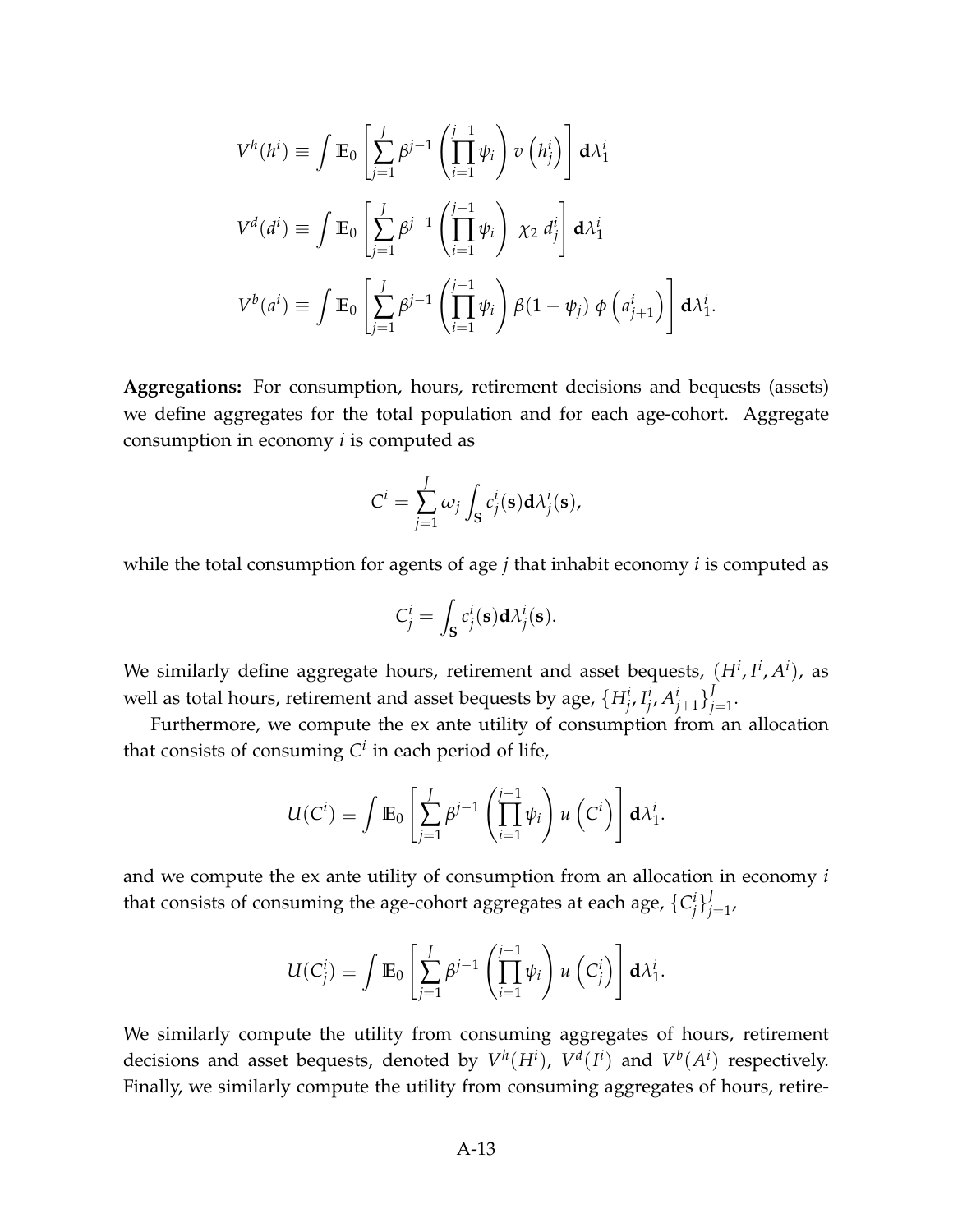ment decisions and asset bequests *by age,* denoted by  $V^h(H^i_j)$ ,  $V^d(I^i_j)$  $\binom{i}{j}$  and  $V^b(A^i_{j+1})$ respectively.

**Consumption Equivalent Variation:** Denote the Consumption Equivalent Variation (CEV) by ∆*CEV*, which is defined as the percent of expected lifetime consumption that an agent inhabiting economy  $i = 1$  would pay *ex ante* in order to inhabit economy  $i = 2$ :

$$
S((1+\Delta_{CEV})c^1, h^1, d^1, a^1) = S(c^2, h^2, d^2, a^2),
$$

which, according to the preferences laid out in [Appendix C.1,](#page-11-1) can be expressed as,

<span id="page-13-1"></span>
$$
(1 + \Delta_{CEV})^{1-\sigma}U(c^1) - V(h^1, d^1) + V^b(a^1) = U(c^2) - V(h^2, d^2) + V^b(a^2)
$$
 (C1)

or rewritten,

$$
1 + \Delta_{CEV} = \left[ \frac{U(c^2)}{U(c^1)} - \left( \frac{V^h(h^2)}{V^h(h^1)} - 1 \right) \frac{V^h(h^1)}{U(c^1)} - \left( \frac{V^d(d^2)}{V^d(d^1)} - 1 \right) \frac{V^d(d^1)}{U(c^1)} + \left( \frac{V^b(a^2)}{V^b(a^1)} - 1 \right) \frac{V^b(a^1)}{U(c^1)} \right]^{\frac{1}{1-\sigma}}
$$

.

#### <span id="page-13-0"></span>**C.2 CEV Decomposition**

In order to decompose the CEV into a level effect, age and distribution effect we (i) construct the allocation  $(\hat{c}^1, \hat{h}^1, \hat{d}^1, \hat{a}^1)$  as a perturbation of the allocation  $(c^1, h^1, d^1, a^1)$ such that  $\hat{c}^1 = \delta_C c^1$ ,  $\hat{h}^1 = \delta_H h^1$ , $\hat{d}^1 = \delta_R d^1$  and  $\hat{a}^1 = \delta_B a^1$ , and (ii) construct the allocation  $(\tilde{c}^1, \tilde{h}^1, \tilde{d}^1, \tilde{a}^1)$  as a perturbation of the allocation  $(c^1, h^1, d^1, a^1)$  such that  $\tilde{c}^1 =$  $\delta_c c^1$ ,  $\tilde{h}^1 = \delta_h h^1$ ,  $\tilde{d}^1 = \delta_r d^1$  and  $\tilde{a}^1 = \delta_b a^1$ .

**Perturbations:** Next, we define these perturbations.

Define the aggregate consumption level under allocation *i* as *C i* , aggregate hours under allocation *i* as H<sup>i</sup>, aggregate retirement under allocation *i* as I<sup>i</sup>, and aggregate savings under allocation *i* as  $A^i$ . The scalars  $(\delta_C, \delta_H, \delta_R, \delta_B)$  are chosen as equivalent variations of aggregate consumption, aggregate hours and aggregate wealth that satisfy

$$
S(\delta_{\rm C} C^1, H^1, I^1, A^1) = S(C^2, H^1, I^1, A^1)
$$
  
\n
$$
S(C^2, \delta_H H^1, I^1, A^1) = S(C^2, H^2, I^1, A^1)
$$
  
\n
$$
S(C^2, H^1, \delta_R I^1, A^1) = S(C^2, H^2, I^2, A^1)
$$
  
\n
$$
S(C^2, H^2, I^2, \delta_B A^1) = S(C^2, H^2, I^2, A^2)
$$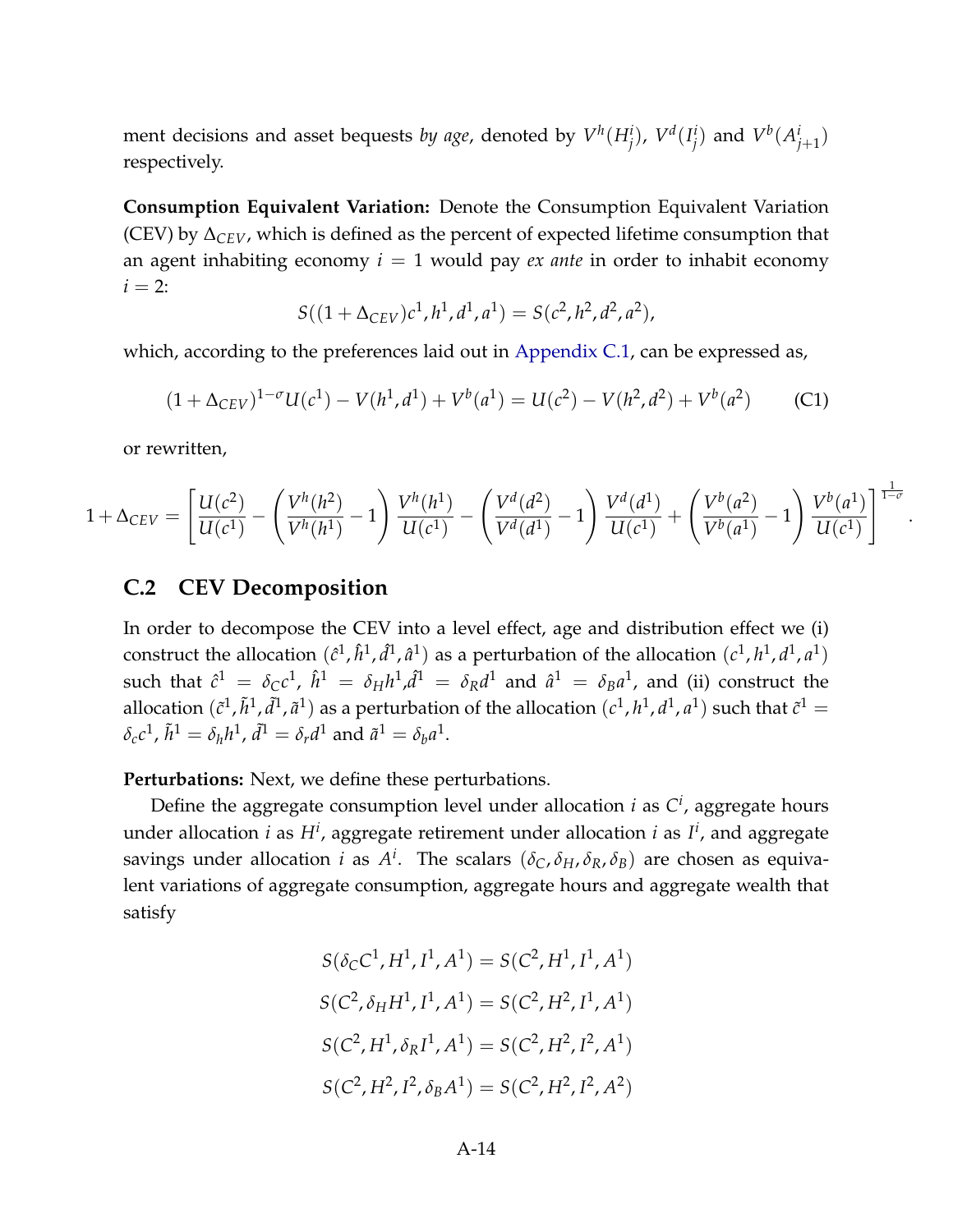Similarly, define the aggregate consumption level of an age-*j* cohort under allocation *i* as *C i*  $\frac{i}{j'}$ , aggregate hours of an age-*j* cohort under allocation *i* as  $H^i_j$ , aggregate retirement of an age-*j* cohort under allocation *i* as *I i j* , and aggregate savings of an age-*j* cohort under allocation *i* as  $A^i_{j+1}$ . The scalars  $(\delta_c, \delta_h, \delta_r, \delta_b)$  are chosen as equivalent variations of life cycle consumption, hours and wealth that satisfy

$$
S(\delta_c C_j^1, H_j^1, I_j^1, A_{j+1}^1) = S(C_j^2, H_j^1, I_j^1, A_{j+1}^1)
$$
  
\n
$$
S(C_j^2, \delta_h H_j^1, I_j^1, A_{j+1}^1) = S(C_j^2, H_j^2, I_j^1, A_{j+1}^1)
$$
  
\n
$$
S(C_j^2, H_j^1, \delta_r I_j^1, A_{j+1}^1) = S(C_j^2, H_j^2, I_j^2, A_{j+1}^1)
$$
  
\n
$$
S(C_j^2, H_j^2, I_j^2, \delta_b A_{j+1}^1) = S(C_j^2, H_j^2, I_j^2, A_{j+1}^2)
$$

We use the properties of the social welfare function to explicitly derive expressions for these perturbations in [Appendix C.2.1.](#page-15-0)

**Welfare Decomposition:** Given these constructed allocations  $(\hat{c}_j, \hat{h}_j, \hat{d}_j, \hat{a}_j)$  and  $(\tilde{c}_j, \tilde{h}_j, \tilde{d}_j, \tilde{a}_j)$ we can decompose the CEVs according to the change in consumption, hours, retirement and bequests into level, age and hours effects. Recall that these CEVs are used to construct the CEV decomposition into overall level, overall age and overall distribution effects.

Decompose the consumption CEV into the level effect, age effect and distribution effect according to the following conditions,

$$
S((1 + \Delta_{C_{level}})c^1, h^1, d^1, a^1) = S(\hat{c}^1, h^1, d^1, a^1)
$$
  

$$
S((1 + \Delta_{C_{age}})\hat{c}^1, h^1, d^1, a^1) = S(\tilde{c}^1, h^1, d^1, a^1)
$$
  

$$
S((1 + \Delta_{C_{dist}})\tilde{c}^1, h^1, d^1, a^1) = S(c^2, h^1, d^1, a^1)
$$

decompose the hours decomposition according to,

$$
S((1 + \Delta_{H_{level}})c^2, h^1, d^1, a^1) = S(c^2, \hat{h}^1, d^1, a^1)
$$
  

$$
S((1 + \Delta_{H_{age}})c^2, \hat{h}^1, d^1, a^1) = S(c^2, \tilde{h}^1, d^1, a^1)
$$
  

$$
S((1 + \Delta_{H_{distr}})c^2, \tilde{h}^1, d^1, a^1) = S(c^2, h^2, d^2, a^1)
$$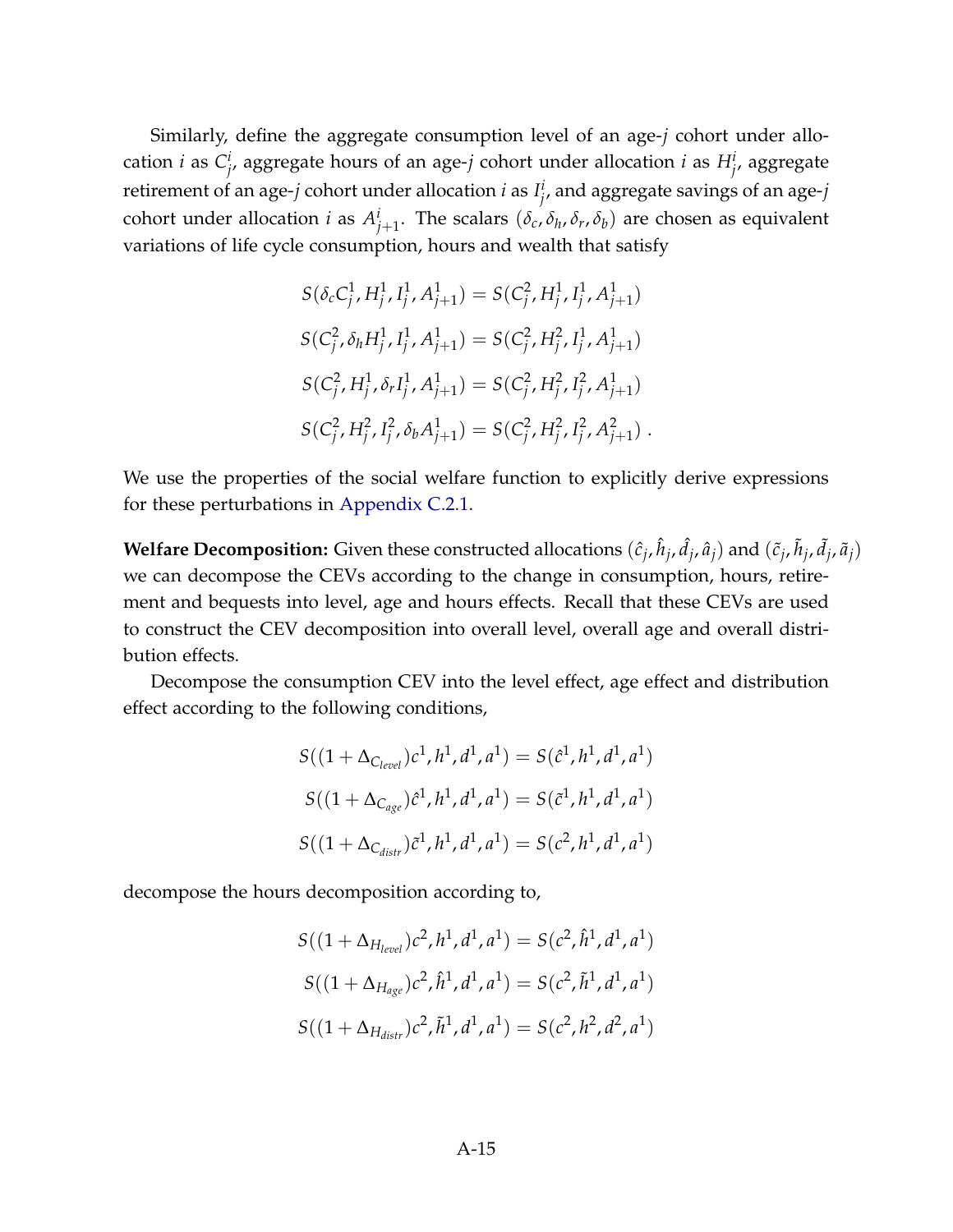decompose the retirement decomposition according to,

$$
S((1 + \Delta_{R_{level}})c^2, h^1, d^1, a^1) = S(c^2, h^1, \hat{d}^1, a^1)
$$
  

$$
S((1 + \Delta_{R_{age}})c^2, h^1, \hat{d}^1, a^1) = S(c^2, h^1, \tilde{d}^1, a^1)
$$
  

$$
S((1 + \Delta_{R_{distr}})c^2, h^1, \tilde{d}^1, a^1) = S(c^2, h^2, d^2, a^1)
$$

and the bequest decomposition according to,

$$
S((1 + \Delta_{B_{level}})c^2, h^2, d^2, a^1) = S(c^2, h^2, d^2, \hat{a}^1)
$$
  

$$
S((1 + \Delta_{B_{age}})c^2, h^2, d^2, \hat{a}^1) = S(c^2, h^2, d^2, \tilde{a}^1)
$$
  

$$
S((1 + \Delta_{B_{distr}})c^2, h^2, d^2, \tilde{a}^1) = S(c^2, h^2, d^2, a^2)
$$

Given the level, age and distribution effects for the consumption, hours, retirement and bequest allocations, we construct the overall level, age and distribution effects as follows:

$$
(1 + \Delta_{level}) \equiv (1 + \Delta_{C_{level}}) \cdot (1 + \Delta_{H_{level}}) \cdot (1 + \Delta_{R_{level}}) \cdot (1 + \Delta_{B_{level}})
$$
  
\n
$$
(1 + \Delta_{age}) \equiv (1 + \Delta_{C_{age}}) \cdot (1 + \Delta_{H_{age}}) \cdot (1 + \Delta_{R_{age}}) \cdot (1 + \Delta_{B_{age}})
$$
  
\n
$$
(1 + \Delta_{distr}) \equiv (1 + \Delta_{C_{distr}}) \cdot (1 + \Delta_{H_{distr}}) \cdot (1 + \Delta_{R_{distr}}) \cdot (1 + \Delta_{B_{distr}})
$$

#### <span id="page-15-0"></span>**C.2.1 Derivations**

Finally, we explicitly derive the functional forms for the perturbations and the level, age and distribution effects of the consumption, hours, retirement and bequest CEVs.

**Consumption Decomposition:** The allocation  $\hat{c}^1$  is as a CEV for the aggregate consumption allocations using the perturbation  $\hat{c}^1 = \delta_C c^1$  such that  $\delta_C$  is defined as,

$$
S(\delta_C C^1, H^1, I^1, A^1) = S(C^2, H^1, I^1, A^1)
$$

$$
U(\delta_C C^1) = U(C^2)
$$

$$
\delta_C = \left(\frac{U(C^2)}{U(C^1)}\right)^{\frac{1}{1-\sigma}}
$$

and for  $\tilde{c}^1$  is as a CEV for the cohort aggregate consumption allocations using the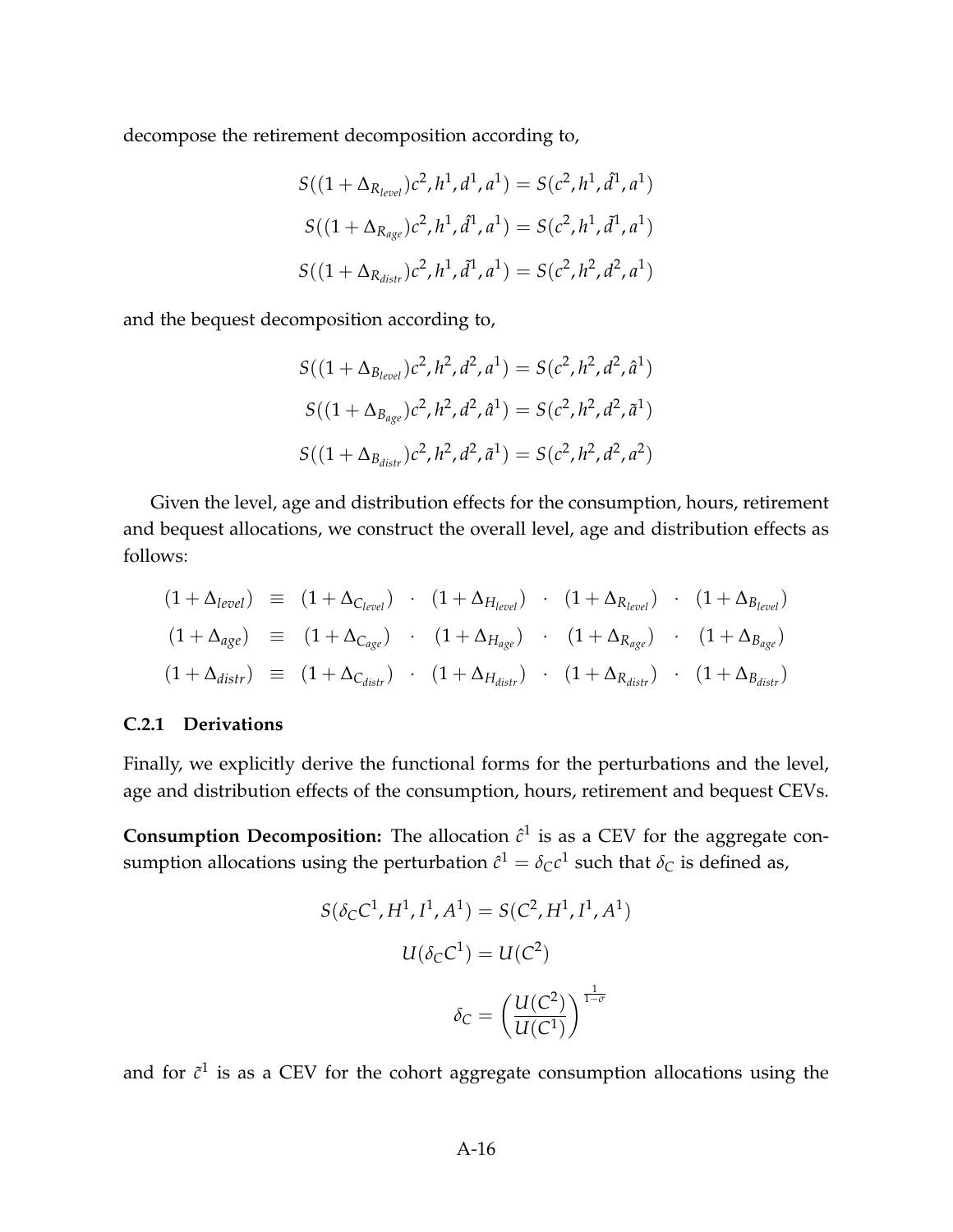perturbation  $\tilde{c}^1 = \delta_c c^1$  such that  $\delta_c$  is defined as,

$$
S(\delta_c C_j^1, H^1, I^1, A^1) = S(C_j^2, H^1, I^1, A^1)
$$

$$
U(\delta_c C_j^1) = U(C_j^2)
$$

$$
\delta_c = \left(\frac{U(C_j^2)}{U(C_j^1)}\right)^{\frac{1}{1-\sigma}}
$$

Put together, this gives consumption CEVs of

$$
1 + \Delta_{C_{level}} = \left(\frac{\delta_C^{1-\sigma} U(c^1)}{U(c^1)}\right)^{\frac{1}{1-\sigma}} = \left(\frac{U(C^2)}{U(C^1)}\right)^{\frac{1}{1-\sigma}}
$$
(C2)

$$
1 + \Delta_{C_{age}} = \left(\frac{\delta_c^{1-\sigma} U(c^1)}{\delta_c^{1-\sigma} U(c^1)}\right)^{\frac{1}{1-\sigma}} = \frac{\left[U(C_j^2)/U(C_j^1)\right]^{\frac{1}{1-\sigma}}}{\left[U(C^2)/U(C^1)\right]^{\frac{1}{1-\sigma}}} \tag{C3}
$$

$$
1 + \Delta_{C_{distr}} = \left(\frac{U(c^2)}{\delta_c^{1-\sigma}U(c^1)}\right)^{\frac{1}{1-\sigma}} = \frac{[U(c^2)/U(c^1)]^{\frac{1}{1-\sigma}}}{[U(C_j^2)/U(C_j^1)]^{\frac{1}{1-\sigma}}} \tag{C4}
$$

Accordingly, the consumption effect decomposition is verified as follows,

$$
(1 + \Delta_C) = (1 + \Delta_{C_{level}}) \cdot (1 + \Delta_{C_{age}}) \cdot (1 + \Delta_{C_{distr}})
$$
\n
$$
= (C^2/C^1) \cdot \frac{(U(C_j^2)/U(C_j^1))^{\frac{1}{1-\sigma}}}{C^2/C^1} \cdot \frac{(U(c^2)/U(c^1))^{\frac{1}{1-\sigma}}}{(U(C_j^2)/U(C_j^1))^{\frac{1}{1-\sigma}}}
$$
\n
$$
\leq (\frac{U(c^2)}{U(c^1)})^{\frac{1}{1-\sigma}}
$$

**Hours Decomposition:** To construct allocations  $(\hat{h}^1, \tilde{h}^1)$ , we follow [Floden](#page-0-0) [\(2001\)](#page-0-0) and [Conesa, Kitao, and Krueger](#page-0-0) [\(2009\)](#page-0-0), who define the allocation  $\hat{h}^1$  as a compensating differential for labor disutility for the aggregate hours allocations using the perturba- $\hat{h}^1 = \delta_H h^1$  such that  $\delta_H$  is defined as,

$$
S(C^2, \delta_H H^1, I^1, A^1) = S(C^2, H^2, I^1, A^1)
$$

$$
V^h(\delta_H H^1) = V^h(H^2)
$$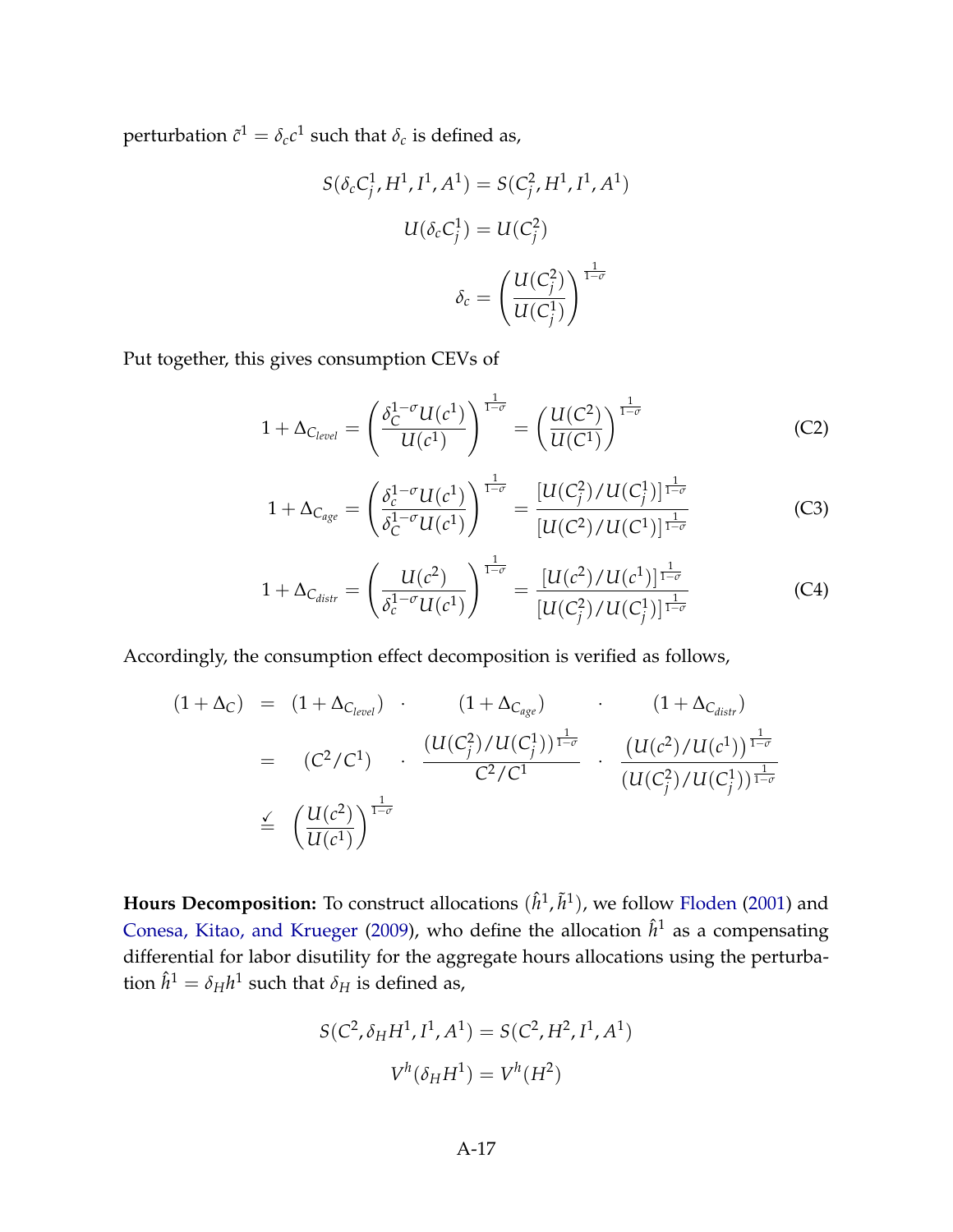$$
\delta_H = \left(\frac{V^h(H^2)}{V^h(H^1)}\right)^{\frac{1}{1+\frac{1}{\gamma}}}
$$

and for  $\tilde{h}^1$  as a compensating differential for labor disutility for the cohort aggregate hours allocations using the perturbation  $\hat{h}^1 = \delta_h h^1$  such that  $\delta_h$  is defined as,

$$
S(C^2, \delta_h H_j^1, I_j^1, A^1) = S(C^2, H_j^2, I_j^1, A^1)
$$

$$
V^h(\delta_h H_j^1) = V^h(H_j^2)
$$

$$
\delta_h = \left(\frac{V^h(H_j^2)}{V^h(H_j^1)}\right)^{\frac{1}{1+\frac{1}{\gamma}}}
$$

Put together, this gives us hours CEVs of

$$
1 + \Delta_{H_{level}} = \left(\frac{U(c^2) - \delta_H^{1 + \frac{1}{\gamma}} V^h(h^1) + V^h(h^1)}{U(c^2)}\right)^{\frac{1}{1-\sigma}}
$$
  
\n
$$
= \left(1 + \left(1 - \frac{V^h(H^2)}{V^h(H^1)}\right) \frac{V^h(h^1)}{U(c^2)}\right)^{\frac{1}{1-\sigma}}
$$
(C5)  
\n
$$
1 + \Delta_{H_{age}} = \left(\frac{U(c^2) - \delta_h^{1 + \frac{1}{\gamma}} V^h(h^1) + \delta_H^{1 + \frac{1}{\gamma}} V^h(h^1)}{U(c^2)}\right)^{\frac{1}{1-\sigma}}
$$
  
\n
$$
= \left(1 + \left(\frac{V^h(H^2)}{V^h(H^1)} - \frac{V^h(H^2)}{V^h(H^1)}\right) \frac{V^h(h^1)}{U(c^2)}\right)^{\frac{1}{1-\sigma}}
$$
(C6)  
\n
$$
1 + \Delta_{H_{distr}} = \left(\frac{U(c^2) - V^h(h^2) + \delta_h^{1 + \frac{1}{\gamma}} V^h(h^1)}{U(c^2)}\right)^{\frac{1}{1-\sigma}}
$$
  
\n
$$
= \left(1 + \left(\frac{V^h(H^2)}{V^h(H^1)} - \frac{V^h(h^2)}{V^h(h^1)}\right) \frac{V^h(h^1)}{U(c^2)}\right)^{\frac{1}{1-\sigma}}
$$
(C7)

The decomposition can be verified using a first order approximation of the  $i = 2$ allocation around the *i* = 1 allocation and therefore a first order approximation of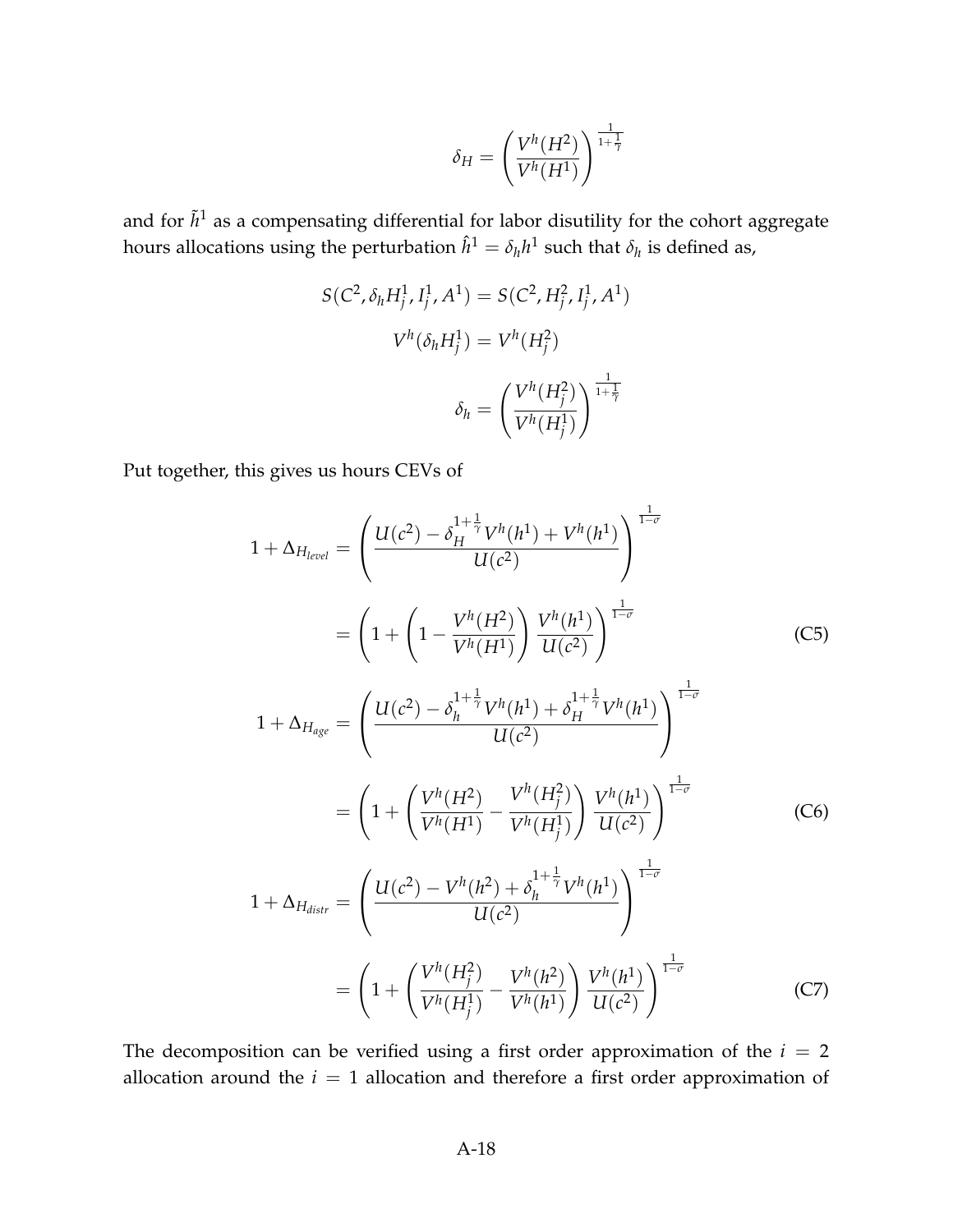$\Delta_{H_{level}}$ ,  $\Delta_{H_{edge}}$ ,  $\Delta_{H_{distr}}$  around zero. Noting that  $u'(c)c/u(c) = (1 - \sigma)$  and  $v'(h)h/v(h) =$  $1 + 1/\gamma$ , the first order approximations yield the following expressions for the hours welfare decomposition:

$$
\Delta_H \approx -\frac{1}{1-\sigma} \left( \frac{V^h(h^2)}{V^h(h^1)} - 1 \right) \frac{V^h(h^1)}{U(c^2)}
$$

$$
\Delta_{H_{level}} \approx -\frac{1}{1-\sigma} \left( \delta_H^{1+\frac{1}{\gamma}} - 1 \right) \frac{V^h(h^1)}{U(c^2)}
$$

$$
\Delta_{H_{age}} \approx -\frac{1}{1-\sigma} \left( \delta_h^{1+\frac{1}{\gamma}} - \delta_H^{1+\frac{1}{\gamma}} \right) \frac{V^h(h^1)}{U(c^2)}
$$

$$
\Delta_{H_{distr}} \approx -\frac{1}{1-\sigma} \left( \frac{V^h(h^2)}{V^h(h^1)} - \delta_h^{1+\frac{1}{\gamma}} \right) \frac{V^h(h^1)}{U(c^2)}
$$

Since  $log(1 + \Delta) \approx \Delta$ ,

$$
\log(1+\Delta_H) = \log(1+\Delta_{H_{level}}) + \log(1+\Delta_{H_{age}}) + \log(1+\Delta_{H_{distr}})
$$

implies

$$
\Delta_H \approx \Delta_{H_{level}} + \Delta_{H_{age}} + \Delta_{H_{distr}}.
$$

**Retirement Decomposition:** To construct allocations  $(\hat{d}^1, \tilde{d}^1)$ , define the allocation  $\hat{d}^1$  as a compensating differential of disutility from working life for the aggregate retirement allocations using the perturbation  $\hat{d}^1 = \delta_R d^1$  such that  $\delta_R$  is defined as,

$$
S(C^2, H^2, \delta_R I^1, A^1) = S(C^2, H^2, I^2, A^1)
$$

$$
V^d(\delta_R I^1) = V^d(I^2)
$$

$$
\delta_R = \frac{V^d(I^2)}{V^d(I^1)}
$$

and for  $\tilde{d}^1$  as a compensating differential of disutility from working life for the cohort aggregate retirement allocations using the perturbation  $\hat{d}^1 = \delta_r d^1$  such that  $\delta_d$  is defined as,

$$
S(C^2, H_j^2, \delta_r I_j^1, A^1) = S(C^2, H_j^2, I_j^2, A^1)
$$

$$
V^d(\delta_r I_j^1) = V^d(I_j^2)
$$

A-19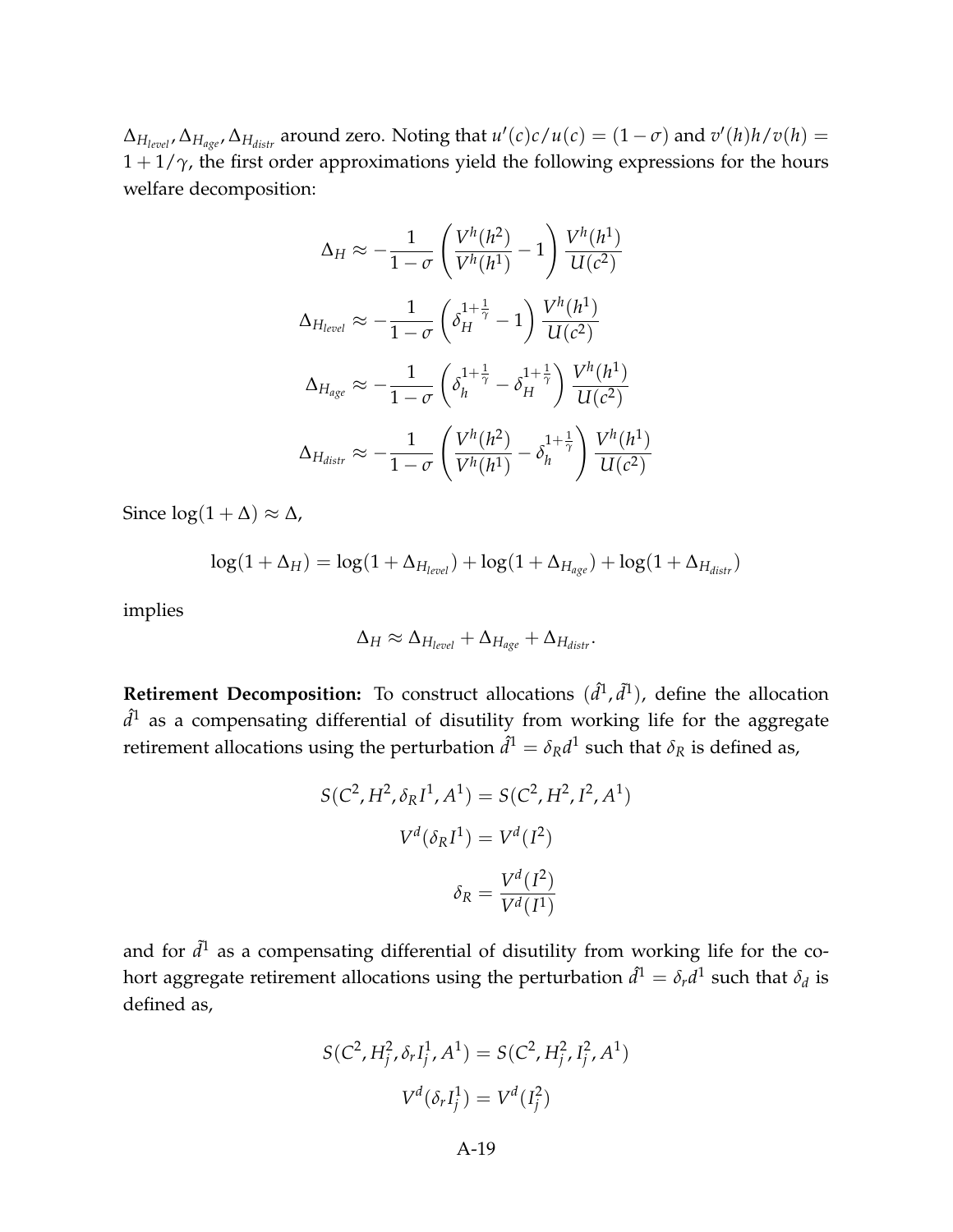$$
\delta_r = \frac{V^d(I_j^2)}{V^d(I_j^1)}
$$

Put together, this gives us hours CEVs of

$$
1 + \Delta_{R_{level}} = \left(\frac{U(c^2) - \delta_R V^d(d^1) + V^d(d^1)}{U(c^2)}\right)^{\frac{1}{1-\sigma}}
$$
  
\n
$$
= \left(1 + \left(1 - \frac{V^d(I^2)}{V^d(I^1)}\right) \frac{V^d(d^1)}{U(c^2)}\right)^{\frac{1}{1-\sigma}}
$$
(C8)  
\n
$$
1 + \Delta_{R_{age}} = \left(\frac{U(c^2) - \delta_r V^d(d^1) + \delta_R V^d(d^1)}{U(c^2)}\right)^{\frac{1}{1-\sigma}}
$$
  
\n
$$
= \left(1 + \left(\frac{V^d(I^2)}{V^d(I^1)} - \frac{V^d(I^2)}{V^d(I^1)}\right) \frac{V^d(d^1)}{U(c^2)}\right)^{\frac{1}{1-\sigma}}
$$
(C9)  
\n
$$
1 + \Delta_{R_{distr}} = \left(\frac{U(c^2) - V^d(d^2) + \delta_r V^d(d^1)}{U(c^2)}\right)^{\frac{1}{1-\sigma}}
$$
  
\n
$$
= \left(1 + \left(\frac{V^d(I^2)}{V^d(I^1)} - \frac{V^d(d^2)}{V^d(d^1)}\right) \frac{V^d(d^1)}{U(c^2)}\right)^{\frac{1}{1-\sigma}}
$$
(C10)

Similarly to the hours decomposition, the retirement decomposition can be readily verified by linearizing around the  $i = 1$  economy's allocation.

**Asset Bequest Decomposition:** Finally we construct allocations  $(\hat{a}^1, \tilde{a}^1)$  equivalently as a perturbation that preserves utility across changes in aggregate wealth and the life cycle profile of wealth. That is, we define the allocation  $\hat{a}^1$  as a compensating differential for bequest utility for the aggregate wealth allocations using the perturbation  $\hat{a}^1 = \delta_H h^1$  such that  $\delta_A$  is defined as,

$$
S(C^2, H^2, I^2, \delta_A A^1) = S(C^2, H^2, I^2, A^2)
$$

$$
V^b(\delta_A A^1) = V^b(A^2)
$$

$$
\delta_A = \left(\frac{V^b(A^2)}{V^b(A^1)}\right)^{\frac{1}{1-\sigma}} = \frac{A^2 + \chi_a}{A^1 + \chi_a}
$$

A-20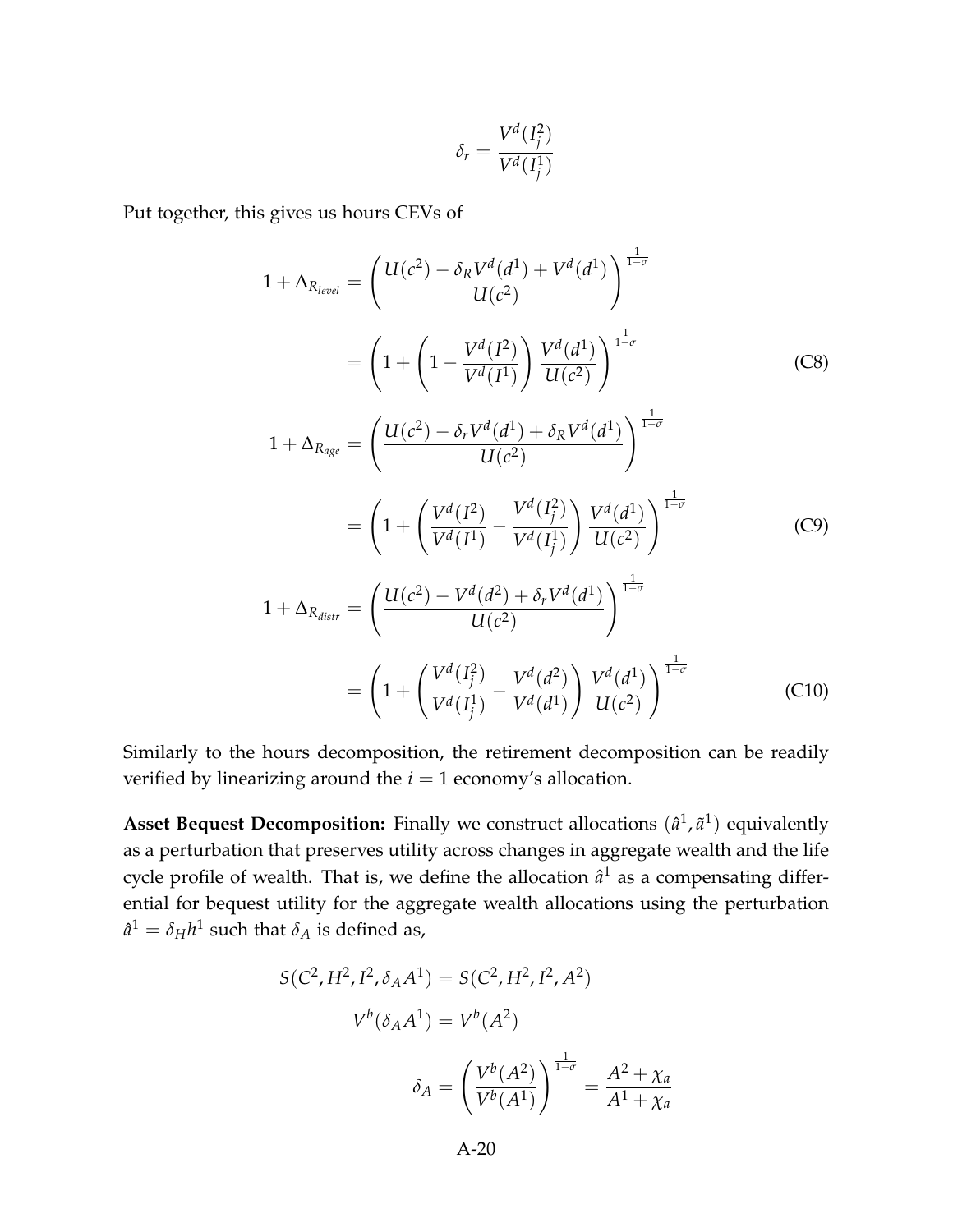and for  $\tilde{a}^1$  as a compensating differential for bequest utility for the cohort aggregate wealth allocations using the perturbation  $\hat{a}^1 = \delta_a a^1$  such that  $\delta_a$  is defined as,

$$
S(C_j^2, H_j^2, I_j^2, \delta_a A_{j+1}^1) = S(C_j^2, H_j^2, I_j^2, A_{j+1}^2)
$$

$$
V^b(\delta_a A_{j+1}^1) = V^b(A_{j+1}^2)
$$

$$
\delta_a = \left(\frac{V^b(A_{j+1}^2)}{V^b(A_{j+1}^1)}\right)^{\frac{1}{1-\sigma}}
$$

Put together, this gives us bequest CEVs of

$$
1 + \Delta_{B_{level}} = \left(\frac{U(c^2) - \delta_B^{1-\sigma} V^b(a^1) + V^b(a^1)}{U(c^2)}\right)^{\frac{1}{1-\sigma}}
$$
  
\n
$$
= \left(1 + \left(1 - \frac{V^b(A^2)}{V^b(A^1)}\right) \frac{V^b(a^1)}{U(c^2)}\right)^{\frac{1}{1-\sigma}}
$$
(C11)  
\n
$$
1 + \Delta_{B_{age}} = \left(\frac{U(c^2) - \delta_b^{1-\sigma} V^b(a^1) + \delta_B^{1-\sigma} V^b(a^1)}{U(c^2)}\right)^{\frac{1}{1-\sigma}}
$$
  
\n
$$
= \left(1 + \left(\frac{V^b(A^2)}{V^b(A^1)} - \frac{V^b(A_{j+1}^2)}{V^b(A_{j+1}^1)}\right) \frac{V^b(a^1)}{U(c^2)}\right)^{\frac{1}{1-\sigma}}
$$
(C12)  
\n
$$
1 + \Delta_{B_{dist}} = \left(\frac{U(c^2) - V^b(a^2) + \delta_b^{1-\sigma} V^b(a^1)}{U(c^2)}\right)^{\frac{1}{1-\sigma}}
$$
  
\n
$$
= \left(1 + \left(\frac{V^b(A_{j+1}^2)}{V^b(A_{j+1}^1)} - \frac{V^b(a^2)}{V^b(a^1)}\right) \frac{V^b(a^1)}{U(c^2)}\right)^{\frac{1}{1-\sigma}}
$$
(C13)

<span id="page-20-1"></span>Similarly to the hours decomposition, the bequest decomposition can be readily verified by linearizing around the  $i = 1$  economy's allocation.

### <span id="page-20-0"></span>**C.3 Total Change in Social Welfare from Prices and Policies**

This appendix details the construction of the partial equilibrium contributions to the CEV from [Section 4.2](#page-0-0) .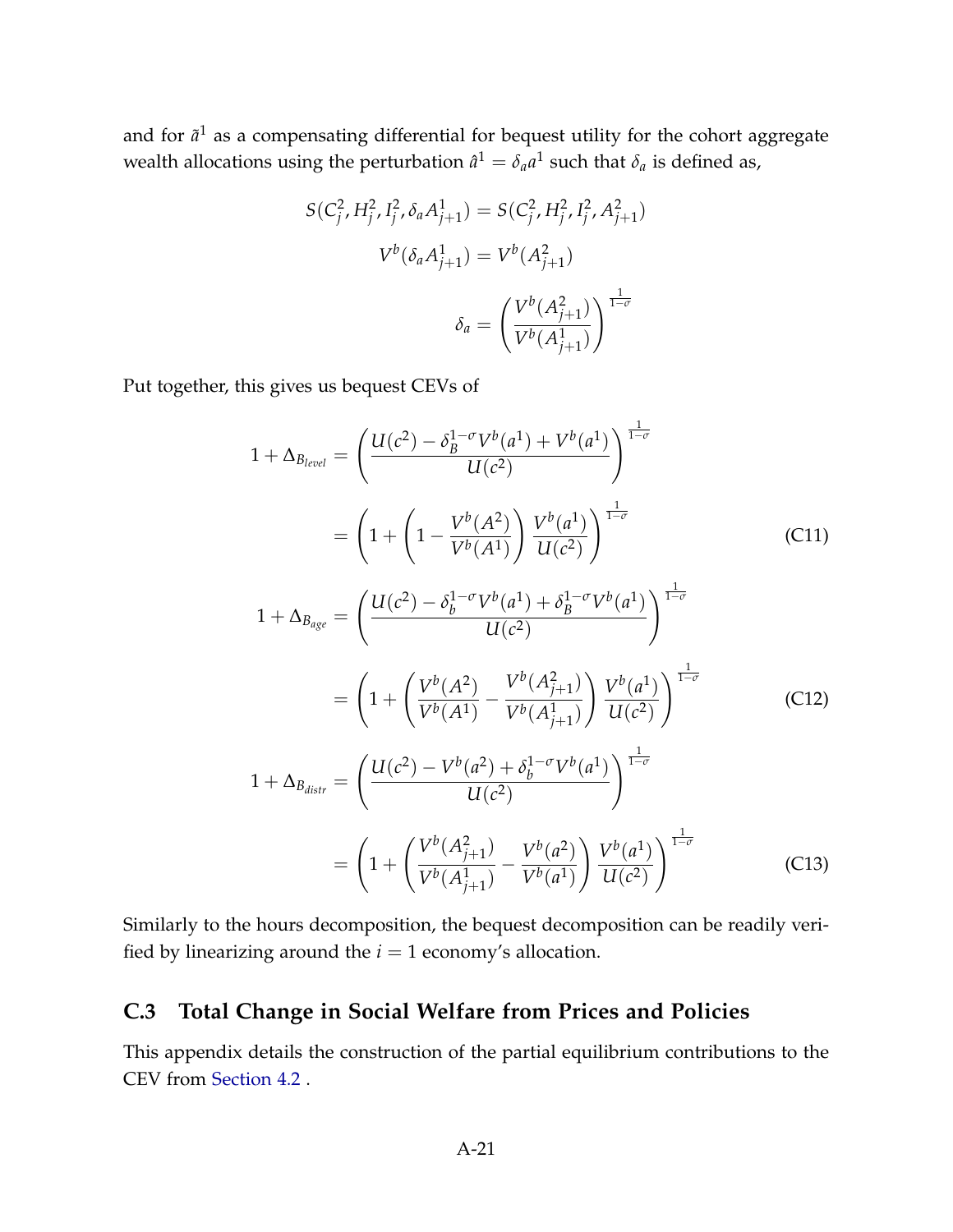Denote the baseline public debt policy by *B* and the optimal public savings policy by *B* ∗ . Likewise, denote competitive equilibrium outcomes under the baseline debt policy  $(r, w, \tau_0, \tau_{ss}, \bar{b})$  and under the optimal public savings policy as  $(r^*, w^*, \tau_0^*)$ <sup>\*</sup><sub>0</sub>, τ<sup>\*</sup><sub>ss</sub>, **b**<sup>\*</sup>). Accordingly, the social welfare function can be written as a function of equilibrium outcomes,  $S(r, w, \tau_0, \tau_{ss}, \bar{b})$ . Denote the change in social welfare from the baseline to the optimal policy as,

$$
\mathbf{d}S(r, w, \tau_0, \tau_{ss}, \bar{b}) \equiv S(r^*, w^*, \tau_0^*, \tau_{ss}^*, \bar{b}^*) - S(r, w, \tau_0, \tau_{ss}, \bar{b})
$$

Now we consider the following computation. First, we compute the total change in social welfare from a change in the optimal public savings policy from  $B$  to  $B^*$ . Next, we compute the partial equilibrium change in the social welfare function with respect to each of the model's equilibrium outcomes (interest rate *r*, wage *w*, income tax rate *τ*0, Social Security payroll tax *τss*, and the aggregate level of bequests denoted by b). For explication, consider the interest rate *r*. Set the interest rate to the optimal value  $r^* \equiv r(B^*)$  while holding  $(w, \tau_0, \tau_{ss}, \bar{b})$  constant at their baseline values. Given outcomes  $(r^*, w, \tau_0, \tau_{ss}, \bar{b})$ , we recompute individual decision rules to obtain the following,

$$
\left\{c_j(a, \varepsilon, m, d_{-1}|r^*, w, \tau_0, \tau_{ss}, \bar{b}), a_{j+1}(a, \varepsilon, m, d_{-1}|r^*, w, \tau_0, \tau_{ss}, \bar{b}),\right\}
$$
  

$$
h_j(a, \varepsilon, m, d_{-1}|r^*, w, \tau_0, \tau_{ss}, \bar{b}), d_j(a, \varepsilon, m, d_{-1}|r^*, w, \tau_0, \tau_{ss}, \bar{b})\right\}_{j=1}^J
$$

.

Given the partial equilibrium decision rules, we compute the implied social welfare as *S*(*r* ∗ , *w*, *τ*0, *τss*, ¯*b*). Denote the partial equilibrium change in social welfare function with respect to a change in the interest rate to  $r^*$  alone as,

$$
\mathbf{d}_r S(r, w, \tau_0, \tau_{ss}, \bar{b}) \equiv S(r^*, w, \tau_0, \tau_{ss}, \bar{b}) - S(r, w, \tau_0, \tau_{ss}, \bar{b})
$$

Similarly we compute the partial equilibrium changes in social welfare with respect to the wage *w*, income tax rate  $\tau_0$ , payroll tax rate  $\tau_{ss}$  and aggregate bequests *b* as,

$$
\mathbf{d}_{w}S(r, w, \tau_0, \tau_{ss}, \bar{b}) \equiv S(r, w^*, \tau_0, \tau_{ss}, \bar{b}) - S(r, w, \tau_0, \tau_{ss}, \bar{b})
$$
\n
$$
\mathbf{d}_{\tau_0}S(r, w, \tau_0, \tau_{ss}, \bar{b}) \equiv S(r, w, \tau_0^*, \tau_{ss}, \bar{b}) - S(r, w, \tau_0, \tau_{ss}, \bar{b})
$$
\n
$$
\mathbf{d}_{\tau_{ss}}S(r, w, \tau_0, \tau_{ss}, \bar{b}) \equiv S(r, w, \tau_0, \tau_{ss}^*, \bar{b}) - S(r, w, \tau_0, \tau_{ss}, \bar{b})
$$
\n
$$
\mathbf{d}_{\bar{b}}S(r, w, \tau_0, \tau_{ss}, \bar{b}) \equiv S(r, w, \tau_0, \tau_{ss}, \bar{b}^*) - S(r, w, \tau_0, \tau_{ss}, \bar{b})
$$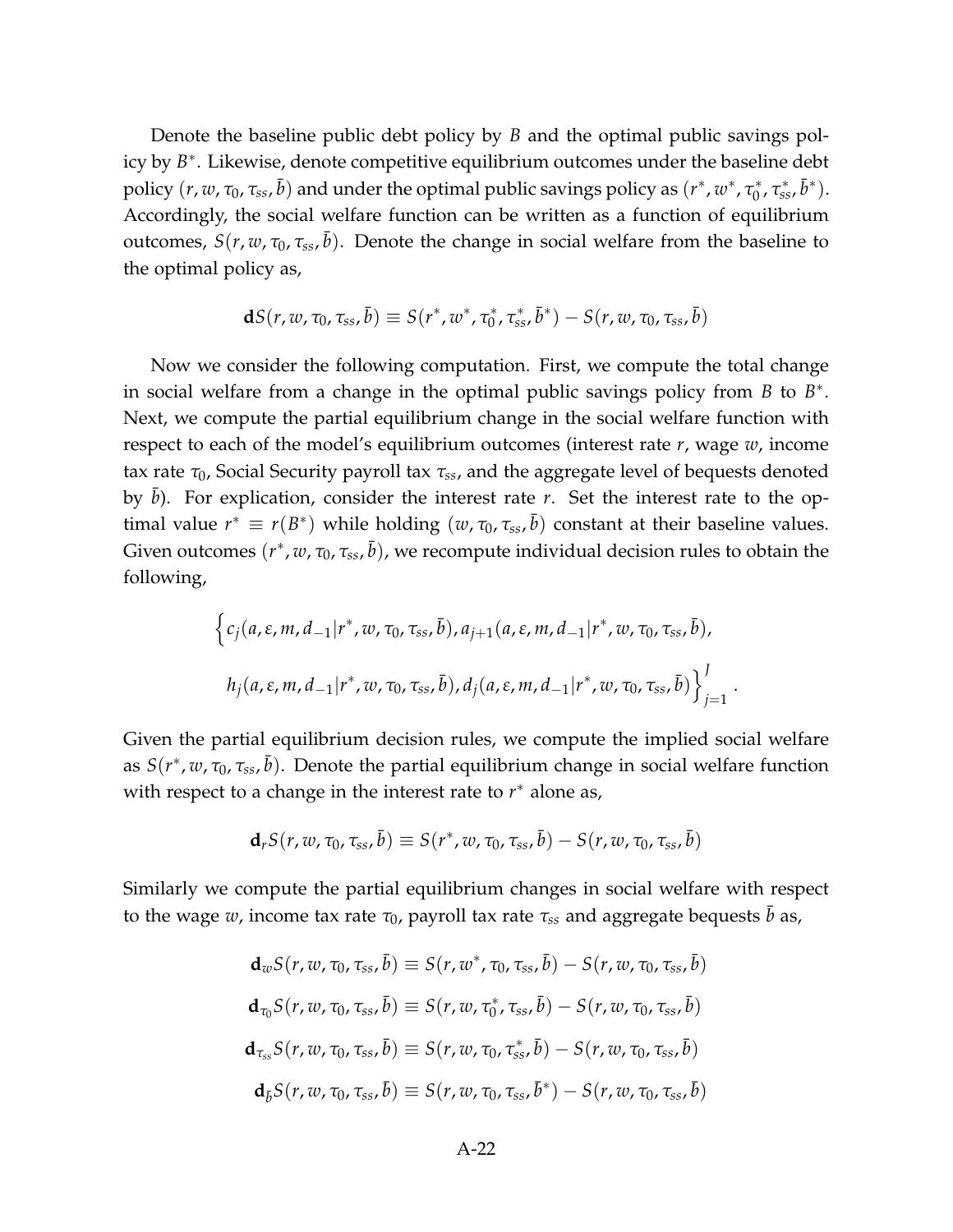The total change in welfare up to a first order approximation is,

$$
S(r^*, w^*, \tau_0^*, \tau_{ss}^*, \bar{b}^*) - S(r, w, \tau_0, \tau_{ss}, \bar{b}) = \sum_{i \in \{r, w, \tau_0, \tau_{ss}, \bar{b}\}} \mathbf{d}_i S(r, w, \tau_0, \tau_{ss}, \bar{b}) + \tilde{\epsilon}_S
$$

where  $\tilde{\epsilon}_S$  is a residual.<sup>[38](#page-0-0)</sup>

These partial changes in social welfare are then converted into CEVs. Additionally, we apply this decomposition to the level, age and distribution effects, as well as to the overall CEV. These CEV measures are reported in [Table 3](#page-0-0) of the main text.

## <span id="page-22-0"></span>**D Data and Empirical Measures**

In this appendix, we detail the construction of empirical measures that we feed into the model.

**Demographics:** To measure household survival rates from mortality tables, we account for demographic changes such as variation in the size of the household and mortality rates by age and sex, and we define household mortality as when either both members of a married household die or when the sole remaining adult of a household dies. Accordingly, we construct the household-level mortality rate as,

$$
\psi_j \equiv \omega_j^{single} \left[ \omega_j^{male} \psi_j^{male} + (1 - \omega_j^{male}) \psi_j^{female} \right] + (1 - \omega_j^{single}) \psi_j^{male} \psi_j^{female},
$$

where *ψ male j* and *ψ f emale j* are survival probabilities for age *j* males and females respectively, and  $\omega_j^{single} \omega_j^{male}$  is the fraction of single-adult households with an age-*j* male head of household. We obtain mortality rates by age and sex from [Bell and Miller](#page-0-0) [\(2002\)](#page-0-0) and derive  $\{\psi_j\}_{j=1}^{J-1}$  $j_{j=1}^{J-1}$  by applying a quartic polynomial in age to the raw series.

**Preferences:** We compute the adult equivalent scale at each age (of the head of household) to convert households of varying sizes into a standardized measure,

$$
\tilde{n}_j \equiv \left[\omega_j^{single} \cdot 1\right] + \left[(1 - \omega_j^{single}) \cdot 1.5\right] + (1/3)n_j^c
$$

where  $\omega_j^{single}$  $j_j^{sing}$  is the fraction of single-adult households with an age- $j$  head of house-

<sup>&</sup>lt;sup>38</sup>The residual contains all interaction terms (e.g., change in welfare from the baseline allocation to an allocation in which more than one price or policy changes at a time). The residual term can be expressed as the difference between the overall change in social welfare net of the sum of partial equilibrium changes in one price or policy at a time. In our computations we verify that the residual term is indeed small across various exercises.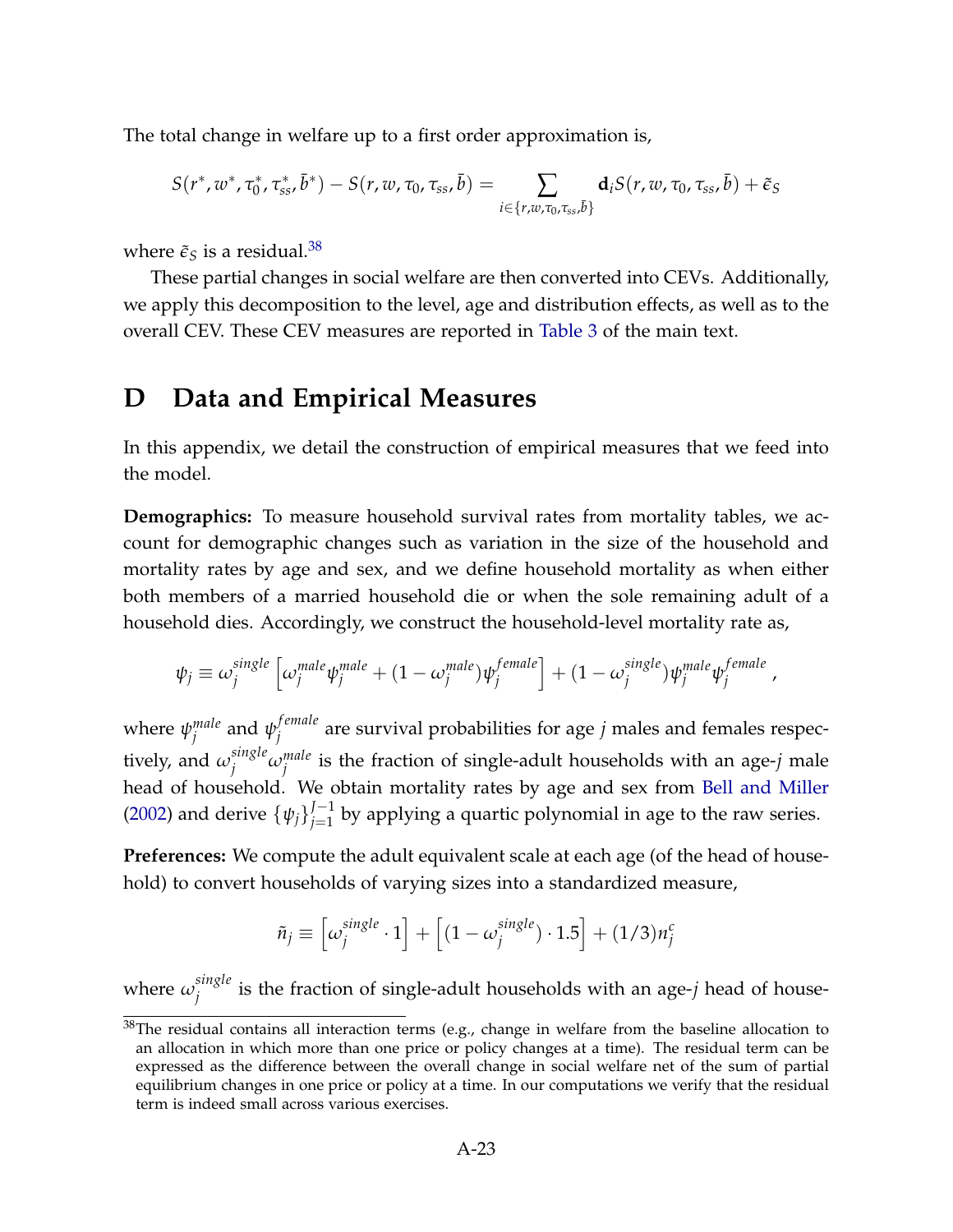hold, and  $n_i^c$ *j* is the average number of children in a household with an age-*j* head of household. For each household in the 2007 Survey of Consumer Finances, we observe a head of household, a spouse (if there is one), and children (if there are any). We compute the share of single-adult households with an age-*j* head of household, denoted *ω single j* , and the share of married households with age-*j* head of household, given by  $1 - \omega_j^{single}$  $\left\{ \begin{array}{l} {j} \ {j} \end{array} \right\}^{j}_{j}$  . We derive  $\left\{ \begin{array}{l} {j} \end{array} \right\}^{j}_{j}$  $j_{j=1}^{\prime}$  by applying a quartic polynomial in age to the measured profile of  $\{\tilde{n}_j\}^J_i$ *j*<br>*j*=1</sub>.

**Bequests:** When constructing the bequest distribution, we normalize the distribution by aggregate labor income. We use the HRS-AHEAD dataset, using estate inheritances and excluding intra-household bequests by dropping observations in which estates were transferred to a spouse. We use the CPI to convert to \$2002 and normalize by the Social Security's labor income adjustment (the 2002 Average Wage Index, https://www.ssa.gov/oact/cola/awidevelop.html).

The total level of bequests to type-*κ* households is determined by the total amount of wealth held by type-*κ* households upon death. For each type, these bequests are allocated to living households to match shares of bequests received by age in the Survey of Consumer Finances, according to the function *bj*(*κ*). In particular, we construct the function  $b_j(x)$  from the relationship

$$
(1+g_n)b_j(\kappa) = \omega_j^b \cdot \sum_{j=1}^J \omega_j (1-\psi_j) \int a'_j(a,\varepsilon,m,d_{-1}) \mathbf{d}\lambda_j(a,\varepsilon,m,d_{-1}|\kappa)
$$

which must hold for each household-type  $\kappa$  and age-*j*, and where  $\{\omega_j^b\}_j^J$  $j=1}^{\prime}$  are the shares of bequests received from the Survey of Consumer Finances, scaled by the total bequests by type-*κ* households in the model. To compute  $\{\omega_j^b\}_j^I$  $j_{j=1}^{\prime}$ , we take total household-level bequests by age from [Feiveson and Sabelhaus](#page-0-0) [\(2018,](#page-0-0) [2019\)](#page-0-0) and apply a quartic polynomial in age and normalize to convert to lifetime shares by age such that  $\sum_{j=1}^J \omega_j^b = 1$ .

**Medical Expenditures:** We compute medical expenditures at each age as the weighted average for single and married households, controlling for the household's composition of men and women. To do so, denote average medical expenditures for age-*j* men and women by  $\mu_i^m$  $\mu_j^m$  and  $\mu_j^f$  $\mu_j^f$ , respectively, and recall that  $\omega_j^{single}$  $j$ <sup>*ingle*</sup> and  $\omega_j^{male}$  denote the share of single households and share of single households with a male head, respectively. Following [DeNardi, French, and Jones](#page-0-0) [\(2010\)](#page-0-0) and [Kopecky and Koreshkova](#page-0-0) [\(2014\)](#page-0-0), we compute out-of-pocket medical expenditures by sex and age  $(\mu_j^m)$ *j* , *µ f*  $_j^{\prime}$ ) in